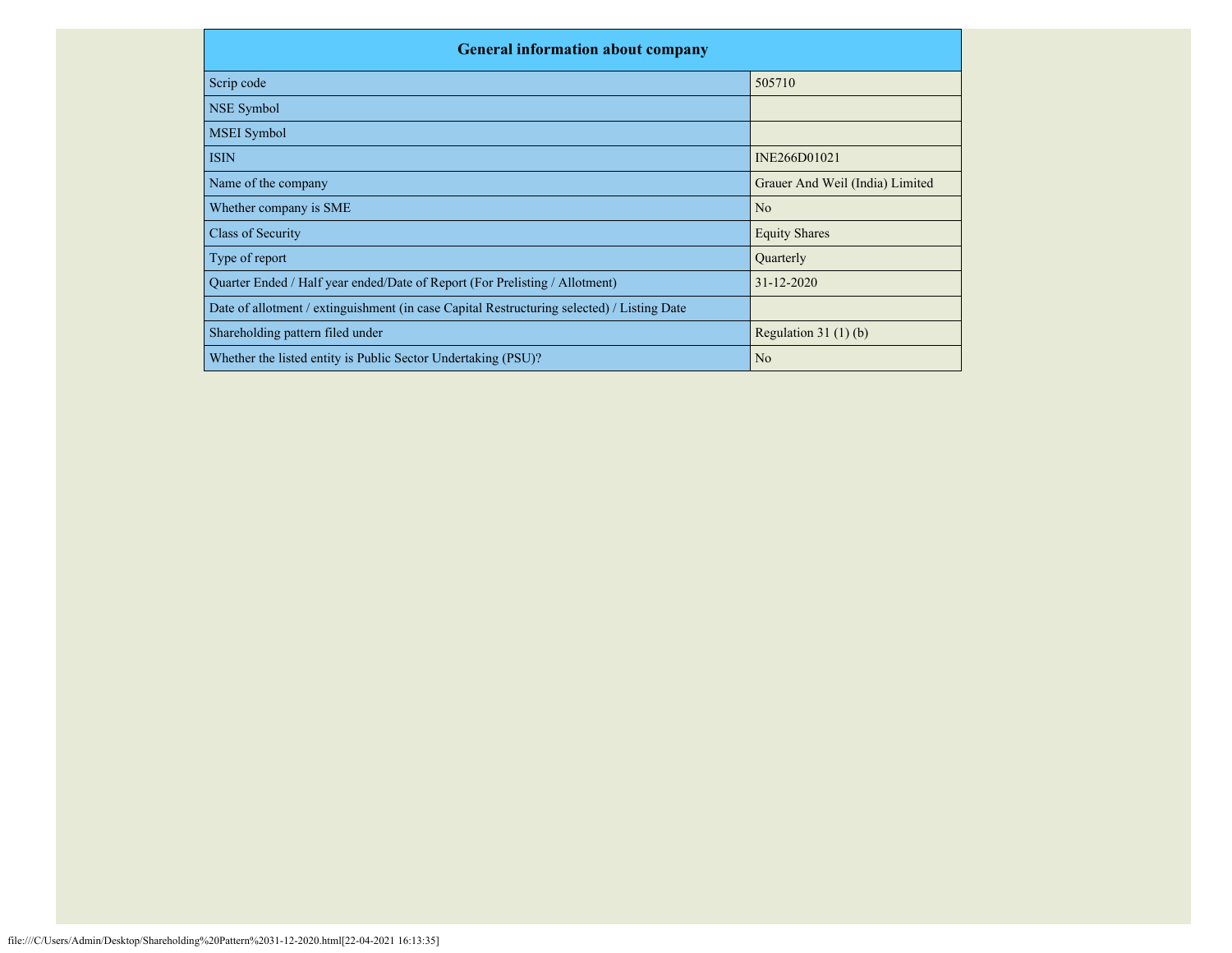|                | <b>Declaration</b>                                                                        |                |                                |                              |                             |  |  |  |  |  |  |
|----------------|-------------------------------------------------------------------------------------------|----------------|--------------------------------|------------------------------|-----------------------------|--|--|--|--|--|--|
| Sr.<br>No.     | Particular                                                                                | Yes/No         | Promoter and<br>Promoter Group | <b>Public</b><br>shareholder | Non Promoter-<br>Non Public |  |  |  |  |  |  |
|                | Whether the Listed Entity has issued any partly paid up shares?                           | N <sub>o</sub> | No                             | No                           | N <sub>o</sub>              |  |  |  |  |  |  |
| $\overline{2}$ | Whether the Listed Entity has issued any Convertible Securities                           | N <sub>o</sub> | N <sub>0</sub>                 | No                           | N <sub>o</sub>              |  |  |  |  |  |  |
| 3              | Whether the Listed Entity has issued any Warrants?                                        | N <sub>o</sub> | N <sub>o</sub>                 | No                           | N <sub>o</sub>              |  |  |  |  |  |  |
| $\overline{4}$ | Whether the Listed Entity has any shares against which<br>depository receipts are issued? | N <sub>0</sub> | N <sub>o</sub>                 | N <sub>0</sub>               | N <sub>o</sub>              |  |  |  |  |  |  |
| 5              | Whether the Listed Entity has any shares in locked-in?                                    | No             | No                             | No                           | N <sub>o</sub>              |  |  |  |  |  |  |
| 6              | Whether any shares held by promoters are pledge or otherwise<br>encumbered?               | N <sub>o</sub> | N <sub>o</sub>                 |                              |                             |  |  |  |  |  |  |
| 7              | Whether company has equity shares with differential voting<br>rights?                     | No             | No                             | N <sub>o</sub>               | N <sub>o</sub>              |  |  |  |  |  |  |
| 8              | Whether the listed entity has any significant beneficial owner?                           | Yes            |                                |                              |                             |  |  |  |  |  |  |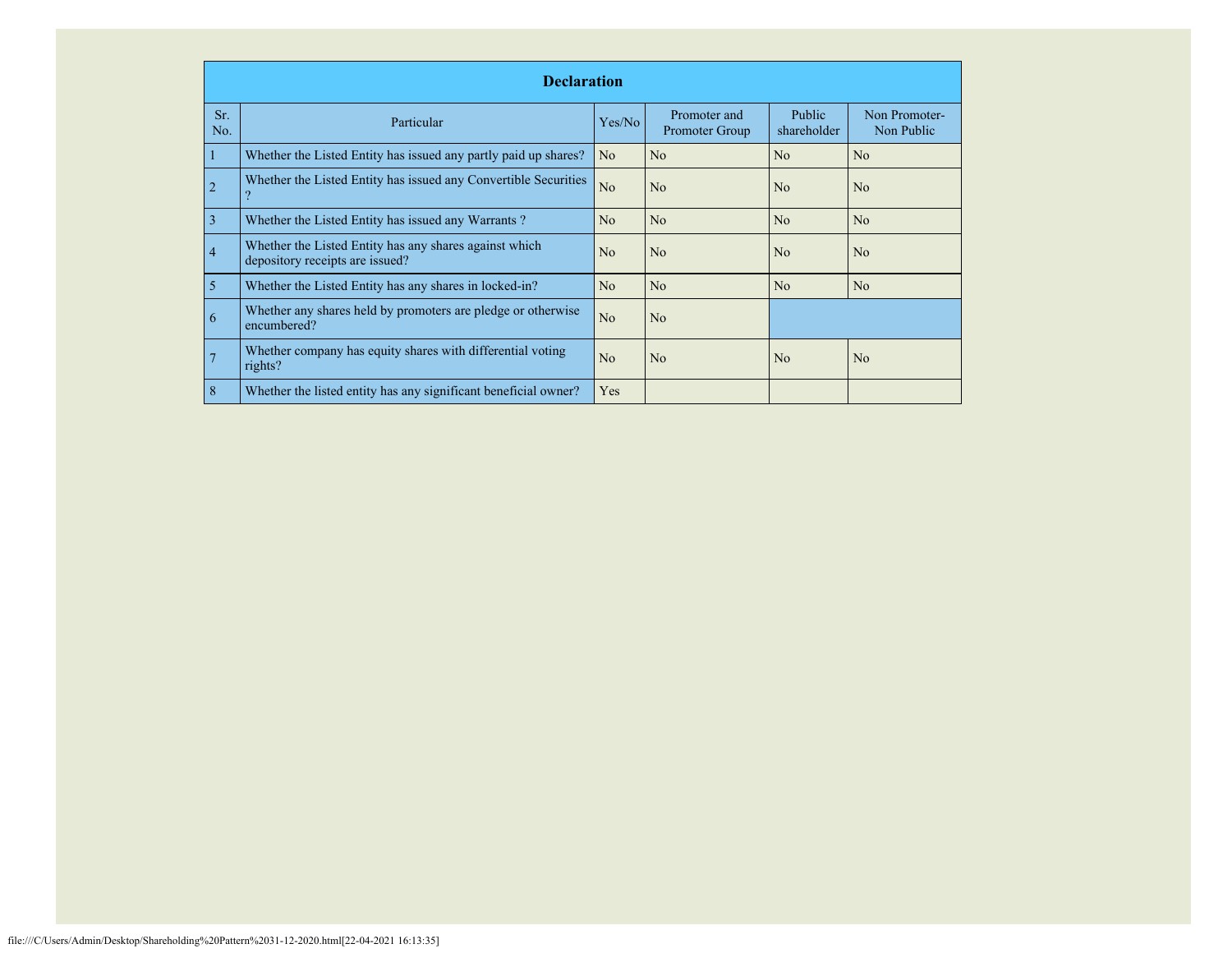|             | <b>Table I - Summary Statement holding of specified securities</b> |                       |                                  |                                                |                                                        |                          |                                                                                           |                           |               |                                      |                                   |
|-------------|--------------------------------------------------------------------|-----------------------|----------------------------------|------------------------------------------------|--------------------------------------------------------|--------------------------|-------------------------------------------------------------------------------------------|---------------------------|---------------|--------------------------------------|-----------------------------------|
|             |                                                                    |                       | No. of                           | No. Of<br>Partly                               | No. Of                                                 | Total nos.               | Shareholding<br>as a % of total                                                           | class of securities (IX)  |               | Number of Voting Rights held in each |                                   |
| Category    | Category<br>$\alpha$ f                                             | Nos. Of               | fully paid                       | paid-<br>up<br>equity<br>shares<br>held<br>(V) | shares<br>underlying<br>Depository<br>Receipts<br>(VI) | shares held<br>$(VII) =$ | no. of shares<br>(calculated as<br>per SCRR,<br>1957) (VIII)<br>As a $%$ of<br>$(A+B+C2)$ | No of Voting (XIV) Rights |               |                                      |                                   |
| $($ $($ $)$ | shareholder<br>(II)                                                | shareholders<br>(III) | up equity<br>shares held<br>(IV) |                                                |                                                        | $(IV)+(V)+$<br>(VI)      |                                                                                           | Class eg:<br>X            | Class<br>eg:y | Total                                | Total as<br>$a\%$ of<br>$(A+B+C)$ |
| (A)         | Promoter<br>$\&$<br>Promoter<br>Group                              | 16                    | 156542610                        |                                                |                                                        | 156542610                | 69.05                                                                                     | 156542610                 |               | 156542610                            | 69.05                             |
| (B)         | Public                                                             | 27482                 | 70163140                         |                                                |                                                        | 70163140                 | 30.95                                                                                     | 70163140                  |               | 70163140                             | 30.95                             |
| (C)         | <b>Non</b><br>Promoter-<br>Non Public                              |                       |                                  |                                                |                                                        |                          |                                                                                           |                           |               |                                      |                                   |
| (C1)        | <b>Shares</b><br>underlying<br><b>DRs</b>                          |                       |                                  |                                                |                                                        |                          |                                                                                           |                           |               |                                      |                                   |
| (C2)        | Shares held<br>by<br>Employee<br><b>Trusts</b>                     |                       |                                  |                                                |                                                        |                          |                                                                                           |                           |               |                                      |                                   |
|             | Total                                                              | 27498                 | 226705750                        |                                                |                                                        | 226705750                | 100                                                                                       | 226705750                 |               | 226705750                            | 100                               |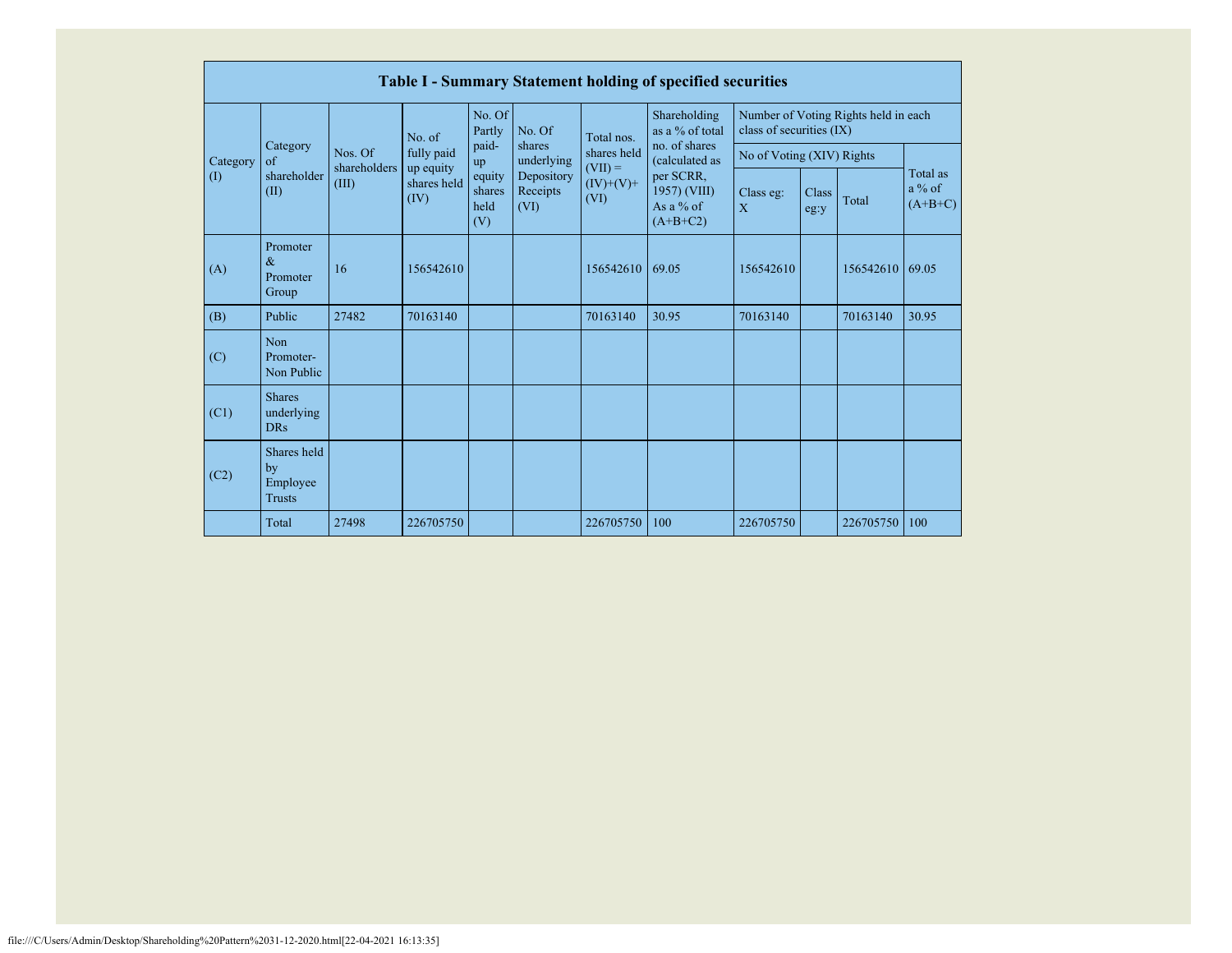|          | <b>Table I - Summary Statement holding of specified securities</b> |                                                      |                                       |                                                           |                                                                                                                                                   |       |                                        |                                                           |                                                    |                                                         |                                |
|----------|--------------------------------------------------------------------|------------------------------------------------------|---------------------------------------|-----------------------------------------------------------|---------------------------------------------------------------------------------------------------------------------------------------------------|-------|----------------------------------------|-----------------------------------------------------------|----------------------------------------------------|---------------------------------------------------------|--------------------------------|
| Category | Category<br>of                                                     | No. Of<br><b>Shares</b><br>Underlying<br>Outstanding | No. of<br><b>Shares</b><br>Underlying | No. Of Shares<br>Underlying<br>Outstanding<br>convertible | Shareholding, as a %<br>assuming full<br>conversion of<br>convertible securities (                                                                |       | Number of<br>Locked in<br>shares (XII) | <b>Shares</b><br>(XIII)                                   | Number of<br>pledged or<br>otherwise<br>encumbered | Number of<br>equity shares<br>held in                   |                                |
|          | $\left( \mathrm{I}\right)$                                         | shareholder<br>(II)                                  | convertible<br>securities<br>(X)      | Outstanding<br><b>Warrants</b><br>$(X_i)$                 | securities and<br>as a percentage of<br>No. Of<br>diluted share capital)<br>$(XI) = (VII)+(X) As a$<br>Warrants $(X_i)$<br>% of $(A+B+C2)$<br>(a) |       | No.<br>(a)                             | As $a$<br>$%$ of<br>total<br><b>Shares</b><br>held<br>(b) | No.<br>(a)                                         | As a<br>$%$ of<br>total<br><b>Shares</b><br>held<br>(b) | dematerialized<br>form $(XIV)$ |
|          | (A)                                                                | Promoter<br>$\&$<br>Promoter<br>Group                |                                       |                                                           |                                                                                                                                                   | 69.05 |                                        |                                                           |                                                    |                                                         | 156542610                      |
|          | (B)                                                                | Public                                               |                                       |                                                           |                                                                                                                                                   | 30.95 |                                        |                                                           |                                                    |                                                         | 66957060                       |
|          | (C)                                                                | Non<br>Promoter-<br>Non Public                       |                                       |                                                           |                                                                                                                                                   |       |                                        |                                                           |                                                    |                                                         |                                |
|          | (C1)                                                               | <b>Shares</b><br>underlying<br><b>DRs</b>            |                                       |                                                           |                                                                                                                                                   |       |                                        |                                                           |                                                    |                                                         |                                |
|          | (C2)                                                               | Shares held<br>by<br>Employee<br><b>Trusts</b>       |                                       |                                                           |                                                                                                                                                   |       |                                        |                                                           |                                                    |                                                         |                                |
|          |                                                                    | Total                                                |                                       |                                                           |                                                                                                                                                   | 100   |                                        |                                                           |                                                    |                                                         | 223499670                      |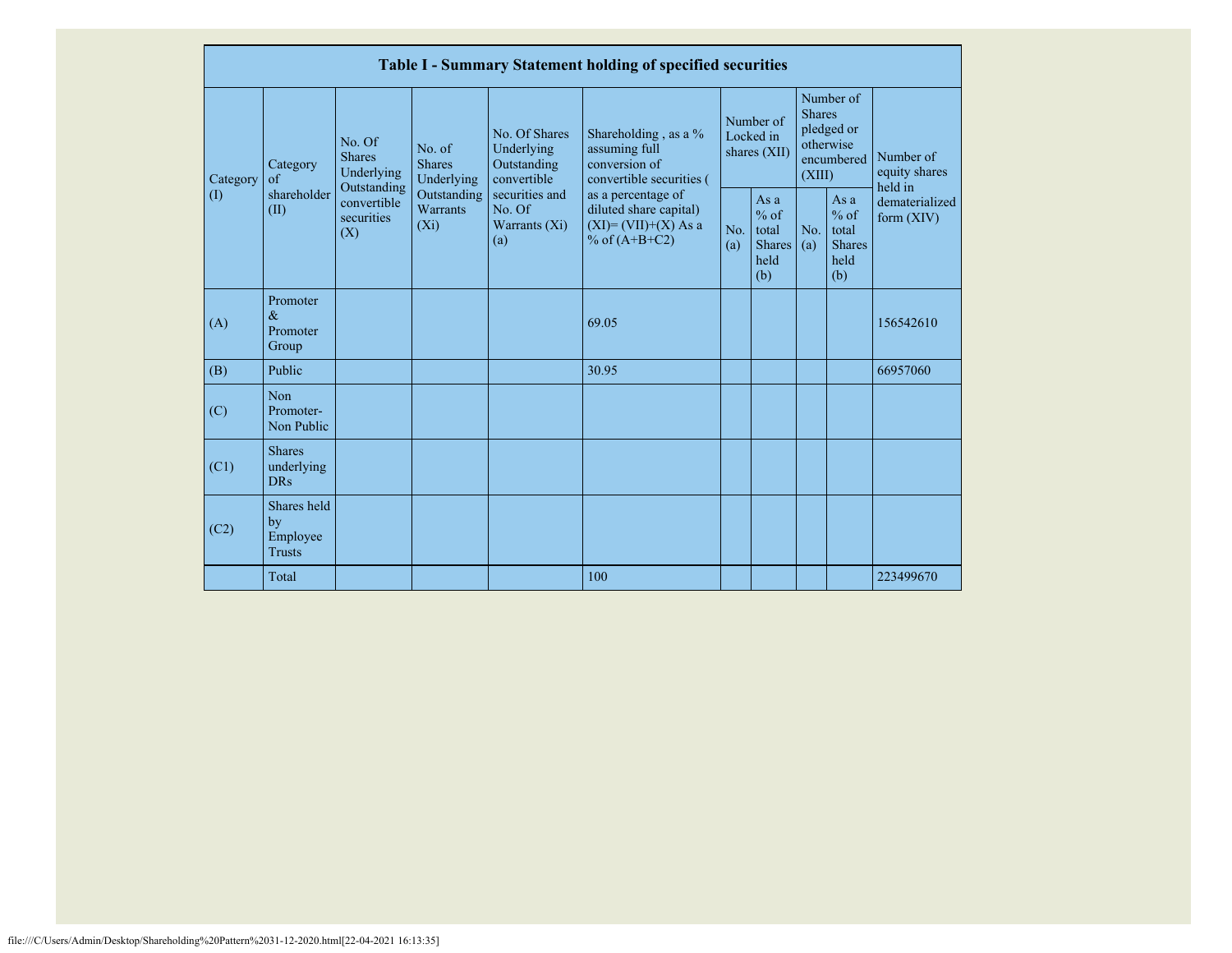|                                                                                                | Table II - Statement showing shareholding pattern of the Promoter and Promoter Group                    |                       |                                                |                                                |                                              |                                                 |                                                                           |                           |               |                                      |                                                       |
|------------------------------------------------------------------------------------------------|---------------------------------------------------------------------------------------------------------|-----------------------|------------------------------------------------|------------------------------------------------|----------------------------------------------|-------------------------------------------------|---------------------------------------------------------------------------|---------------------------|---------------|--------------------------------------|-------------------------------------------------------|
|                                                                                                |                                                                                                         |                       |                                                | No.<br><b>Of</b>                               |                                              |                                                 | Shareholding<br>as a % of                                                 | class of securities (IX)  |               | Number of Voting Rights held in each |                                                       |
|                                                                                                |                                                                                                         | Nos. Of               | No. of                                         | Partly                                         | No. Of<br>shares                             | Total nos.                                      | total no. of<br>shares                                                    | No of Voting (XIV) Rights |               |                                      |                                                       |
| Sr.                                                                                            | Category &<br>Name of the<br>Shareholders (I)                                                           | shareholders<br>(III) | fully paid<br>up equity<br>shares held<br>(IV) | paid-<br>up<br>equity<br>shares<br>held<br>(V) | underlying<br>Depository<br>Receipts<br>(VI) | shares held<br>$(VII) =$<br>$(IV)+(V)+$<br>(VI) | (calculated<br>as per<br>SCRR,<br>1957) (VIII)<br>As a % of<br>$(A+B+C2)$ | Class eg:<br>$\mathbf X$  | Class<br>eg:y | Total                                | Total<br>as a $\%$<br>of<br>Total<br>Voting<br>rights |
| $\mathbf{A}$                                                                                   | Table II - Statement showing shareholding pattern of the Promoter and Promoter Group                    |                       |                                                |                                                |                                              |                                                 |                                                                           |                           |               |                                      |                                                       |
| (1)                                                                                            | Indian                                                                                                  |                       |                                                |                                                |                                              |                                                 |                                                                           |                           |               |                                      |                                                       |
| (a)                                                                                            | Individuals/Hindu<br>undivided Family                                                                   | $\overline{Q}$        | 66268339                                       |                                                |                                              | 66268339                                        | 29.23                                                                     | 66268339                  |               | 66268339                             | 29.23                                                 |
| (d)                                                                                            | Any Other<br>(specify)                                                                                  | $\overline{7}$        | 90274271                                       |                                                |                                              | 90274271                                        | 39.82                                                                     | 90274271                  |               | 90274271                             | 39.82                                                 |
| Sub-Total<br>(A)(1)                                                                            |                                                                                                         | 16                    | 156542610                                      |                                                |                                              | 156542610                                       | 69.05                                                                     | 156542610                 |               | 156542610 69.05                      |                                                       |
| (2)                                                                                            | Foreign                                                                                                 |                       |                                                |                                                |                                              |                                                 |                                                                           |                           |               |                                      |                                                       |
| Total<br>Shareholding<br>of Promoter<br>and<br>Promoter<br>Group $(A)=$<br>$(A)(1)+(A)$<br>(2) |                                                                                                         | 16                    | 156542610                                      |                                                |                                              | 156542610                                       | 69.05                                                                     | 156542610                 |               | 156542610 69.05                      |                                                       |
| $\, {\bf B}$                                                                                   | Table III - Statement showing shareholding pattern of the Public shareholder                            |                       |                                                |                                                |                                              |                                                 |                                                                           |                           |               |                                      |                                                       |
| (1)                                                                                            | Institutions                                                                                            |                       |                                                |                                                |                                              |                                                 |                                                                           |                           |               |                                      |                                                       |
| (a)                                                                                            | <b>Mutual Funds</b>                                                                                     | $\sqrt{2}$            | 20120                                          |                                                |                                              | 20120                                           | 0.01                                                                      | 20120                     |               | 20120                                | 0.01                                                  |
| (e)                                                                                            | Foreign Portfolio<br>Investors                                                                          |                       | 236400                                         |                                                |                                              | 236400                                          | 0.1                                                                       | 236400                    |               | 236400                               | 0.1                                                   |
| (f)                                                                                            | Financial<br>Institutions/<br><b>Banks</b>                                                              | 5                     | 19500                                          |                                                |                                              | 19500                                           | 0.01                                                                      | 19500                     |               | 19500                                | 0.01                                                  |
| Sub-Total<br>(B)(1)                                                                            |                                                                                                         | $\,8\,$               | 276020                                         |                                                |                                              | 276020                                          | 0.12                                                                      | 276020                    |               | 276020                               | 0.12                                                  |
| (3)                                                                                            | Non-institutions                                                                                        |                       |                                                |                                                |                                              |                                                 |                                                                           |                           |               |                                      |                                                       |
| (a(i))                                                                                         | Individuals -<br>i.Individual<br>shareholders<br>holding nominal<br>share capital up<br>to Rs. 2 lakhs. | 25733                 | 48348652                                       |                                                |                                              | 48348652                                        | 21.33                                                                     | 48348652                  |               | 48348652                             | 21.33                                                 |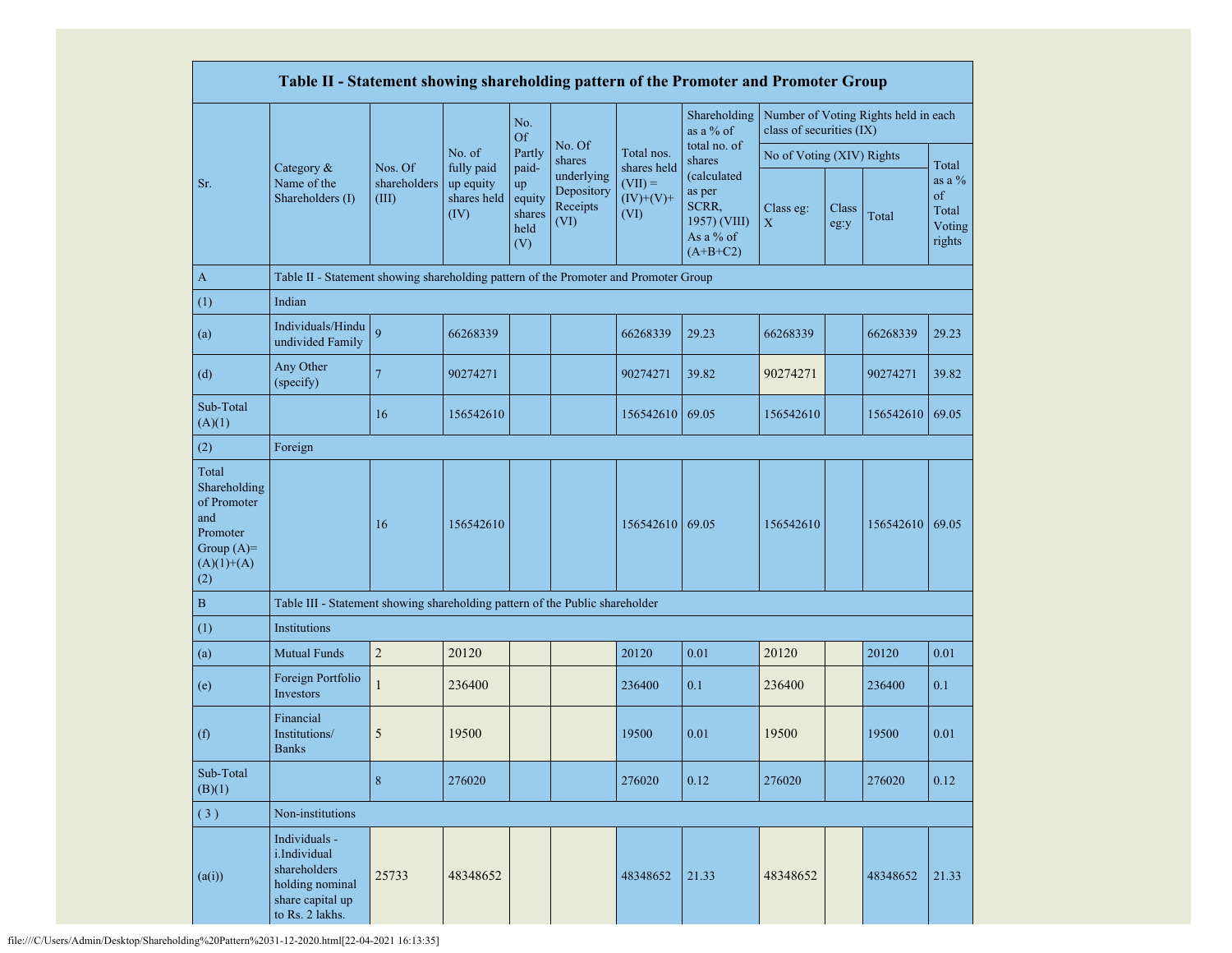| (a(ii))                                                                       | Individuals - ii.<br>Individual<br>shareholders<br>holding nominal<br>share capital in<br>excess of Rs. 2<br>lakhs. | 12    | 3029130   |  | 3029130   | 1.34  | 3029130   | 3029130   | 1.34  |
|-------------------------------------------------------------------------------|---------------------------------------------------------------------------------------------------------------------|-------|-----------|--|-----------|-------|-----------|-----------|-------|
| (e)                                                                           | Any Other<br>(specify)                                                                                              | 1729  | 18509338  |  | 18509338  | 8.16  | 18509338  | 18509338  | 8.16  |
| Sub-Total<br>(B)(3)                                                           |                                                                                                                     | 27474 | 69887120  |  | 69887120  | 30.83 | 69887120  | 69887120  | 30.83 |
| <b>Total Public</b><br>Shareholding<br>$(B)= (B)(1) +$<br>$(B)(2)+(B)$<br>(3) |                                                                                                                     | 27482 | 70163140  |  | 70163140  | 30.95 | 70163140  | 70163140  | 30.95 |
| $\mathbf C$                                                                   | Table IV - Statement showing shareholding pattern of the Non Promoter- Non Public shareholder                       |       |           |  |           |       |           |           |       |
| Total (<br>$A+B+C2$ )                                                         |                                                                                                                     | 27498 | 226705750 |  | 226705750 | 100   | 226705750 | 226705750 | 100   |
| Total<br>$(A+B+C)$                                                            |                                                                                                                     | 27498 | 226705750 |  | 226705750 | 100   | 226705750 | 226705750 | 100   |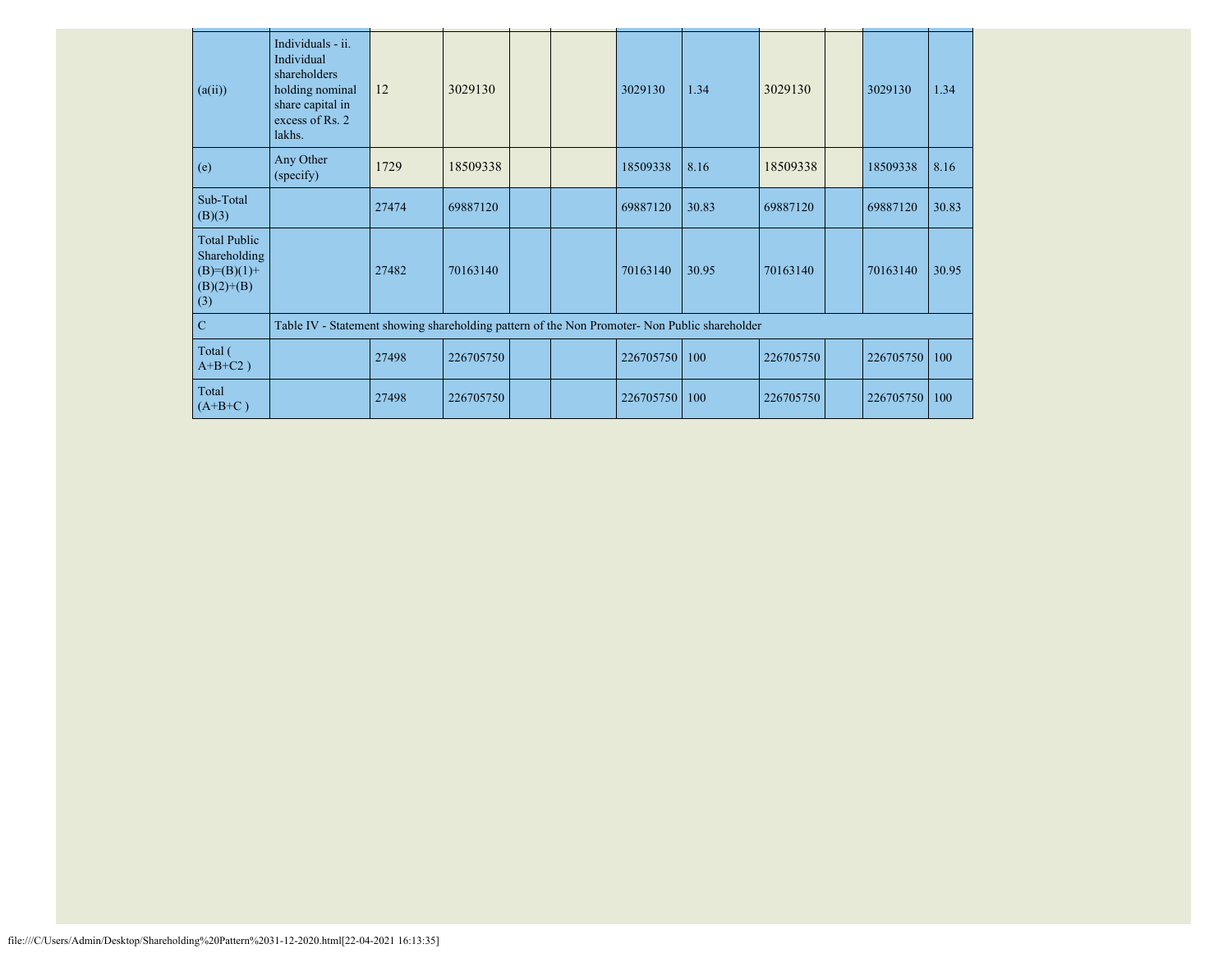|                                                                                         |                                                 |                                                  |                                                                                                      | Table II - Statement showing shareholding pattern of the Promoter and Promoter Group                                 |                                                                       |                                        |            |                                                                  |                                           |
|-----------------------------------------------------------------------------------------|-------------------------------------------------|--------------------------------------------------|------------------------------------------------------------------------------------------------------|----------------------------------------------------------------------------------------------------------------------|-----------------------------------------------------------------------|----------------------------------------|------------|------------------------------------------------------------------|-------------------------------------------|
|                                                                                         | No. Of<br><b>Shares</b><br>Underlying           | No. of<br><b>Shares</b>                          | No. Of Shares<br>Shareholding, as a %<br>Underlying<br>assuming full<br>Outstanding<br>conversion of |                                                                                                                      |                                                                       | Number of<br>Locked in<br>shares (XII) |            | Number of Shares<br>pledged or<br>otherwise<br>encumbered (XIII) | Number of<br>equity shares                |
| Sr.                                                                                     | Outstanding<br>convertible<br>securities<br>(X) | Underlying<br>Outstanding<br>Warrants<br>$(X_i)$ | convertible<br>securities and<br>No. Of<br>Warrants (Xi)<br>(a)                                      | convertible securities (<br>as a percentage of<br>diluted share capital)<br>$(XI)=(VII)+(X) As a$<br>% of $(A+B+C2)$ | As a<br>$%$ of<br>No.<br>total<br><b>Shares</b><br>(a)<br>held<br>(b) |                                        | No.<br>(a) | As a % of total<br>Shares held<br>(b)                            | held in<br>dematerialized<br>form $(XIV)$ |
| $\mathbf{A}$                                                                            |                                                 |                                                  |                                                                                                      | Table II - Statement showing shareholding pattern of the Promoter and Promoter Group                                 |                                                                       |                                        |            |                                                                  |                                           |
| (1)                                                                                     | Indian                                          |                                                  |                                                                                                      |                                                                                                                      |                                                                       |                                        |            |                                                                  |                                           |
| (a)                                                                                     |                                                 |                                                  |                                                                                                      | 29.23                                                                                                                |                                                                       |                                        |            |                                                                  | 66268339                                  |
| (d)                                                                                     |                                                 |                                                  |                                                                                                      | 39.82                                                                                                                |                                                                       |                                        |            |                                                                  | 90274271                                  |
| Sub-Total (A)<br>(1)                                                                    |                                                 |                                                  |                                                                                                      | 69.05                                                                                                                |                                                                       |                                        |            |                                                                  | 156542610                                 |
| (2)                                                                                     | Foreign                                         |                                                  |                                                                                                      |                                                                                                                      |                                                                       |                                        |            |                                                                  |                                           |
| Total<br>Shareholding<br>of Promoter<br>and Promoter<br>Group $(A)=$<br>$(A)(1)+(A)(2)$ |                                                 |                                                  |                                                                                                      | 69.05                                                                                                                |                                                                       |                                        |            |                                                                  | 156542610                                 |
| $\bf{B}$                                                                                |                                                 |                                                  |                                                                                                      | Table III - Statement showing shareholding pattern of the Public shareholder                                         |                                                                       |                                        |            |                                                                  |                                           |
| (1)                                                                                     | Institutions                                    |                                                  |                                                                                                      |                                                                                                                      |                                                                       |                                        |            |                                                                  |                                           |
| (a)                                                                                     |                                                 |                                                  |                                                                                                      | 0.01                                                                                                                 |                                                                       |                                        |            |                                                                  | 8870                                      |
| (e)                                                                                     |                                                 |                                                  |                                                                                                      | 0.1                                                                                                                  |                                                                       |                                        |            |                                                                  | 236400                                    |
| (f)                                                                                     |                                                 |                                                  |                                                                                                      | 0.01                                                                                                                 |                                                                       |                                        |            |                                                                  | 9250                                      |
| Sub-Total (B)<br>(1)                                                                    |                                                 |                                                  |                                                                                                      | 0.12                                                                                                                 |                                                                       |                                        |            |                                                                  | 254520                                    |
| (3)                                                                                     | Non-institutions                                |                                                  |                                                                                                      |                                                                                                                      |                                                                       |                                        |            |                                                                  |                                           |
| (a(i))                                                                                  |                                                 |                                                  |                                                                                                      | 21.33                                                                                                                |                                                                       |                                        |            |                                                                  | 45177692                                  |
| (a(ii))                                                                                 |                                                 |                                                  |                                                                                                      | 1.34                                                                                                                 |                                                                       |                                        |            |                                                                  | 3029130                                   |
| (e)                                                                                     |                                                 |                                                  |                                                                                                      | 8.16                                                                                                                 |                                                                       |                                        |            |                                                                  | 18495718                                  |
| Sub-Total (B)<br>(3)                                                                    |                                                 |                                                  |                                                                                                      | 30.83                                                                                                                |                                                                       |                                        |            |                                                                  | 66702540                                  |
| <b>Total Public</b><br>Shareholding<br>$(B)=(B)(1)+$<br>$(B)(2)+(B)(3)$                 |                                                 |                                                  |                                                                                                      | 30.95                                                                                                                |                                                                       |                                        |            |                                                                  | 66957060                                  |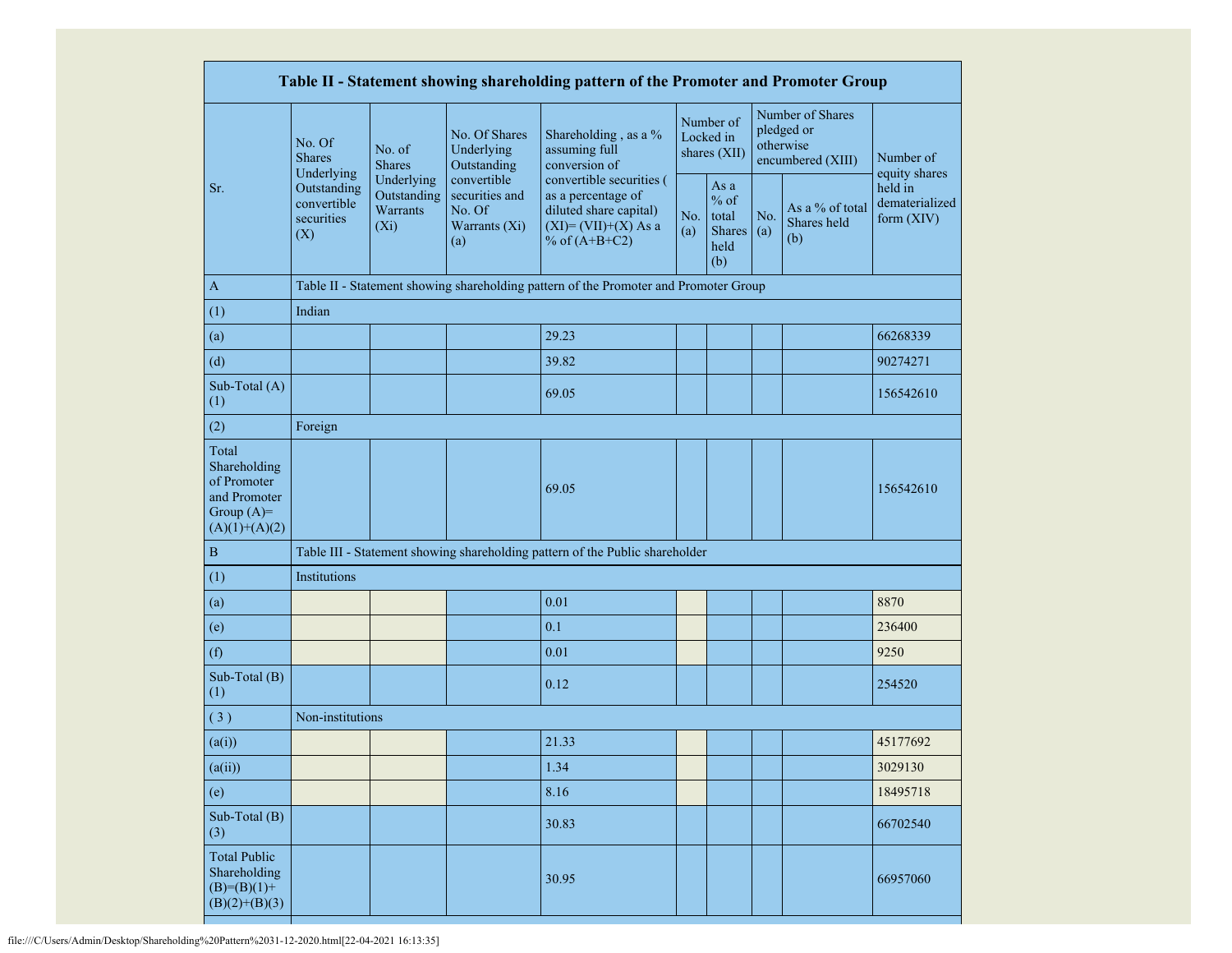|       |                                             |     | Table IV - Statement showing shareholding pattern of the Non Promoter- Non Public shareholder |  |  |  |  |  |                              |           |
|-------|---------------------------------------------|-----|-----------------------------------------------------------------------------------------------|--|--|--|--|--|------------------------------|-----------|
|       | Total (<br>$A+B+C2$ )                       | 100 |                                                                                               |  |  |  |  |  |                              | 223499670 |
| Total | $(A+B+C)$                                   | 100 |                                                                                               |  |  |  |  |  |                              | 223499670 |
|       | Disclosure of notes on shareholding pattern |     |                                                                                               |  |  |  |  |  | Textual<br>Information $(1)$ |           |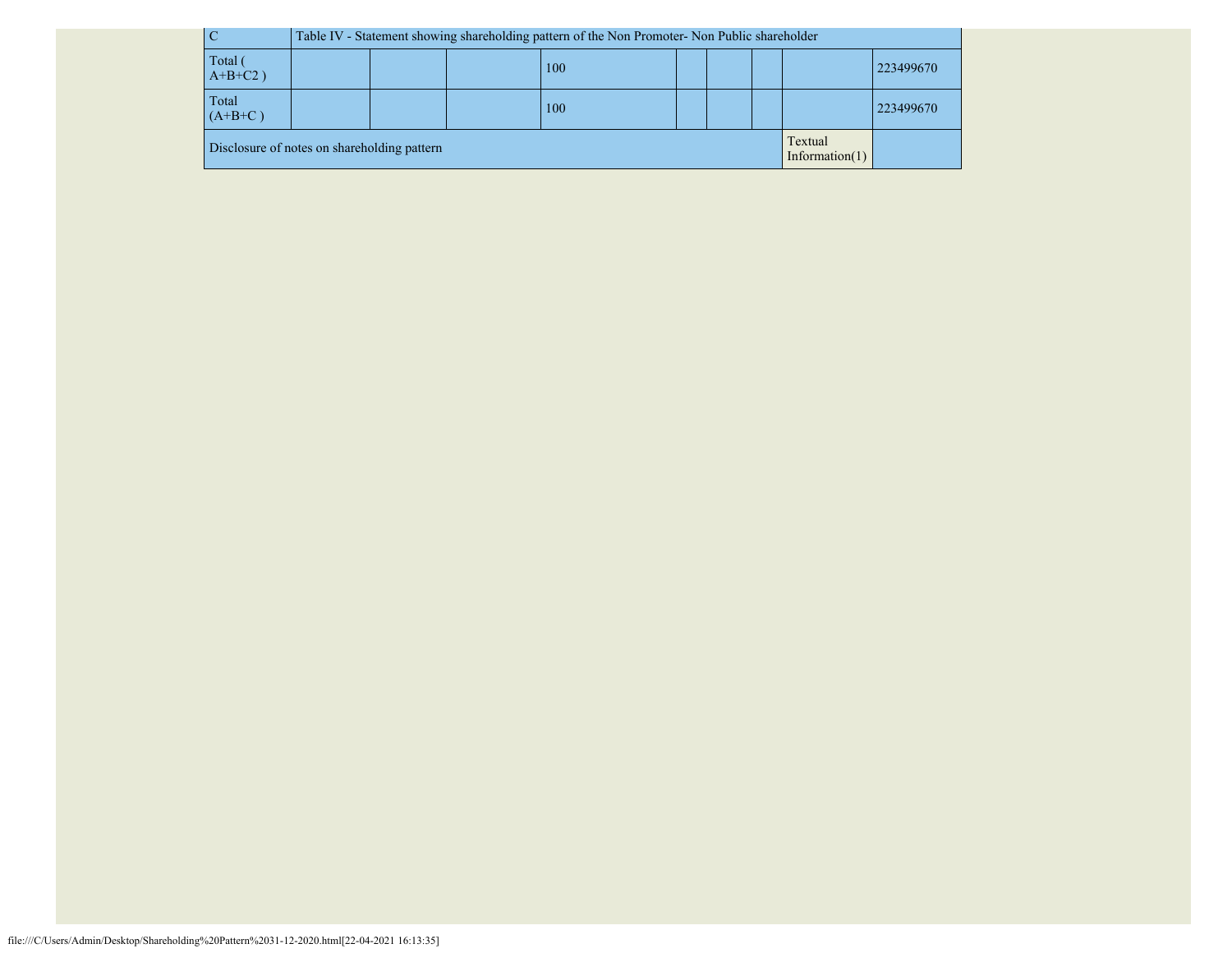| <b>Text Block</b>     |                                                                                                                                                                                                                                                                                                                                                                                                                                                                                                                                                                                                                                                                                      |  |  |  |  |  |  |  |
|-----------------------|--------------------------------------------------------------------------------------------------------------------------------------------------------------------------------------------------------------------------------------------------------------------------------------------------------------------------------------------------------------------------------------------------------------------------------------------------------------------------------------------------------------------------------------------------------------------------------------------------------------------------------------------------------------------------------------|--|--|--|--|--|--|--|
| Textual Information() | Mr. Vinod Haritwal and Mr. Rameshkumar More does not fall within the ambit of definition of Promoter<br>or Promoter Group as defined under SEBI (Issue of capital and disclosure requirements) Regulations,<br>2018 and the Company have applied for Reclassification of them along with others from Promoter and<br>Promoter group category to Public Category. As on date, the said application is pending with BSE. The<br>Company have also applied for Reclassification of Mrs. Manisha Dujodwala, Mrs. Shivani Rajgarhia<br>and M/s Waluj Beverages LLP from Promoter and Promoter group category to Public Category. As on<br>date, the said application is pending with BSE. |  |  |  |  |  |  |  |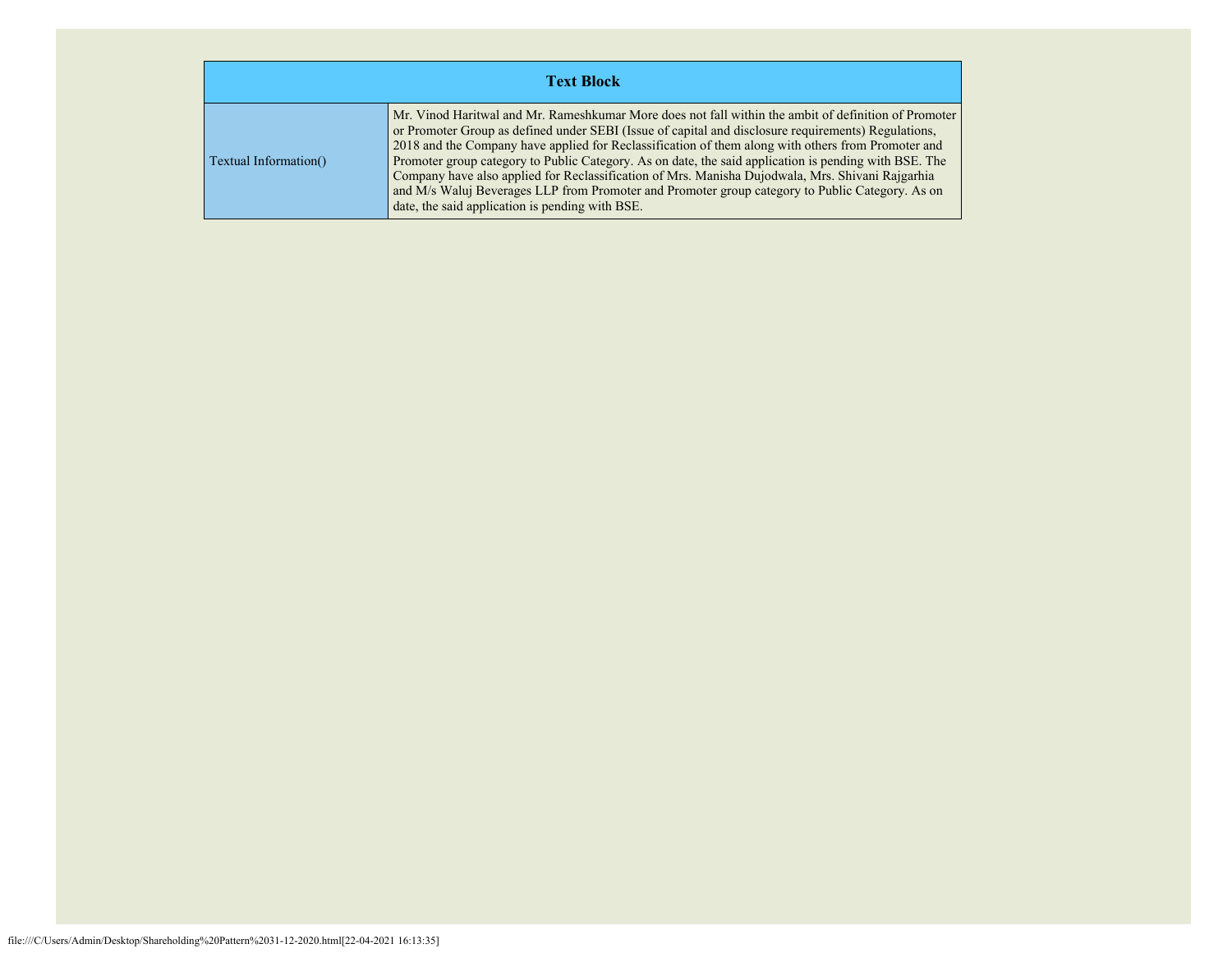|                                                                                                                      |                            |                     | <b>Individuals/Hindu undivided Family</b> |                |                            |              |                         |
|----------------------------------------------------------------------------------------------------------------------|----------------------------|---------------------|-------------------------------------------|----------------|----------------------------|--------------|-------------------------|
| Searial No.                                                                                                          | $\mathbf{1}$               | $\overline{c}$      | $\mathfrak z$                             | $\overline{4}$ | 5                          | 6            | $\overline{7}$          |
| Name of the<br>Shareholders (I)                                                                                      | Umeshkumar<br>Nandlal More | Niraj Kumar<br>More | Premlata More                             | Yash More      | Aman<br>Nirajkumar<br>More | Pallavi More | Niraj Kumar<br>More Huf |
| PAN(II)                                                                                                              | AACPM6443R                 | AADPM7225Q          | AANPM5792L                                | CNYPM7175B     | CNYPM7177D                 | AEDPM0567P   | AAAHN2180A              |
| No. of fully paid<br>up equity shares<br>held (IV)                                                                   | 22805999                   | 17852106            | 12724455                                  | 4861620        | 4654500                    | 3149409      | 173650                  |
| No. Of Partly<br>paid-up equity<br>shares held (V)                                                                   |                            |                     |                                           |                |                            |              |                         |
| No. Of shares<br>underlying<br>Depository<br>Receipts (VI)                                                           |                            |                     |                                           |                |                            |              |                         |
| Total nos. shares<br>$\text{held (VII)} =$<br>$(IV)+(V)+(VI)$                                                        | 22805999                   | 17852106            | 12724455                                  | 4861620        | 4654500                    | 3149409      | 173650                  |
| Shareholding as a<br>% of total no. of<br>shares (calculated<br>as per SCRR,<br>1957) (VIII) As a<br>% of $(A+B+C2)$ | 10.06                      | 7.87                | 5.61                                      | 2.14           | 2.05                       | 1.39         | 0.08                    |
| Number of Voting Rights held in each class of securities (IX)                                                        |                            |                     |                                           |                |                            |              |                         |
| Class eg: $X$                                                                                                        | 22805999                   | 17852106            | 12724455                                  | 4861620        | 4654500                    | 3149409      | 173650                  |
| Class eg:y                                                                                                           |                            |                     |                                           |                |                            |              |                         |
| Total                                                                                                                | 22805999                   | 17852106            | 12724455                                  | 4861620        | 4654500                    | 3149409      | 173650                  |
| Total as a % of<br><b>Total Voting</b><br>rights                                                                     | 10.06                      | 7.87                | 5.61                                      | 2.14           | 2.05                       | 1.39         | 0.08                    |
| No. Of Shares<br>Underlying<br>Outstanding<br>convertible<br>securities (X)                                          |                            |                     |                                           |                |                            |              |                         |
| No. of Shares<br>Underlying<br>Outstanding<br>Warrants (Xi)                                                          |                            |                     |                                           |                |                            |              |                         |
| No. Of Shares<br>Underlying<br>Outstanding                                                                           |                            |                     |                                           |                |                            |              |                         |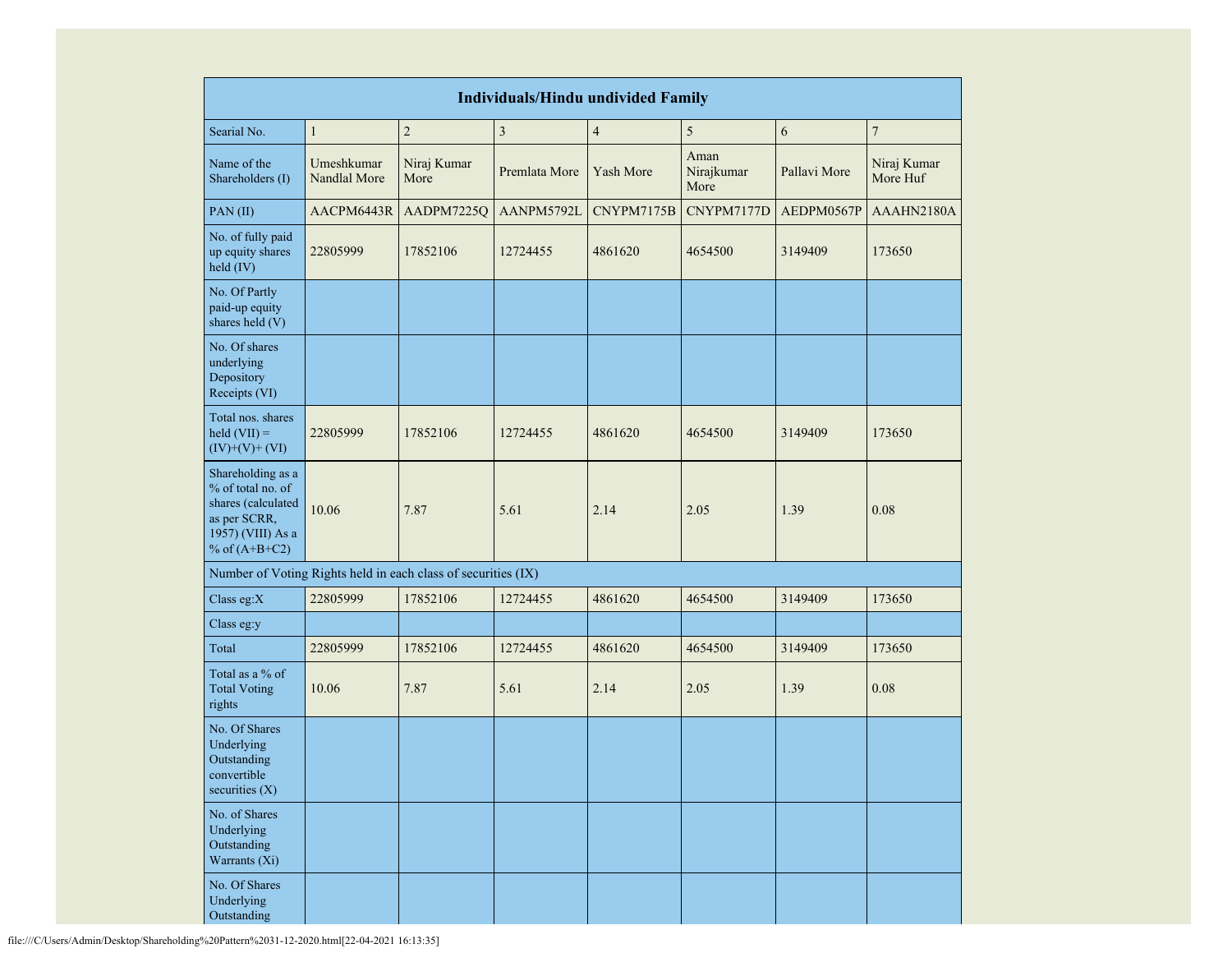| convertible<br>securities and No.<br>Of Warrants $(X_i)$<br>(a)                                                                                                                          |          |          |                   |                   |                   |                   |                   |
|------------------------------------------------------------------------------------------------------------------------------------------------------------------------------------------|----------|----------|-------------------|-------------------|-------------------|-------------------|-------------------|
| Shareholding, as<br>a % assuming full<br>conversion of<br>convertible<br>securities (as a<br>percentage of<br>diluted share<br>capital) (XI)=<br>$(VII)+(Xi)(a) As$<br>a % of $(A+B+C2)$ | 10.06    | 7.87     | 5.61              | 2.14              | 2.05              | 1.39              | 0.08              |
| Number of Locked in shares (XII)                                                                                                                                                         |          |          |                   |                   |                   |                   |                   |
| No. (a)                                                                                                                                                                                  |          |          |                   |                   |                   |                   |                   |
| As a % of total<br>Shares held (b)                                                                                                                                                       |          |          |                   |                   |                   |                   |                   |
| Number of Shares pledged or otherwise encumbered (XIII)                                                                                                                                  |          |          |                   |                   |                   |                   |                   |
| No. (a)                                                                                                                                                                                  |          |          |                   |                   |                   |                   |                   |
| As a % of total<br>Shares held (b)                                                                                                                                                       |          |          |                   |                   |                   |                   |                   |
| Number of equity<br>shares held in<br>dematerialized<br>form $(XIV)$                                                                                                                     | 22805999 | 17852106 | 12724455          | 4861620           | 4654500           | 3149409           | 173650            |
| Reason for not providing PAN                                                                                                                                                             |          |          |                   |                   |                   |                   |                   |
| Reason for not<br>providing PAN                                                                                                                                                          |          |          |                   |                   |                   |                   |                   |
| Shareholder type                                                                                                                                                                         | Promoter | Promoter | Promoter<br>Group | Promoter<br>Group | Promoter<br>Group | Promoter<br>Group | Promoter<br>Group |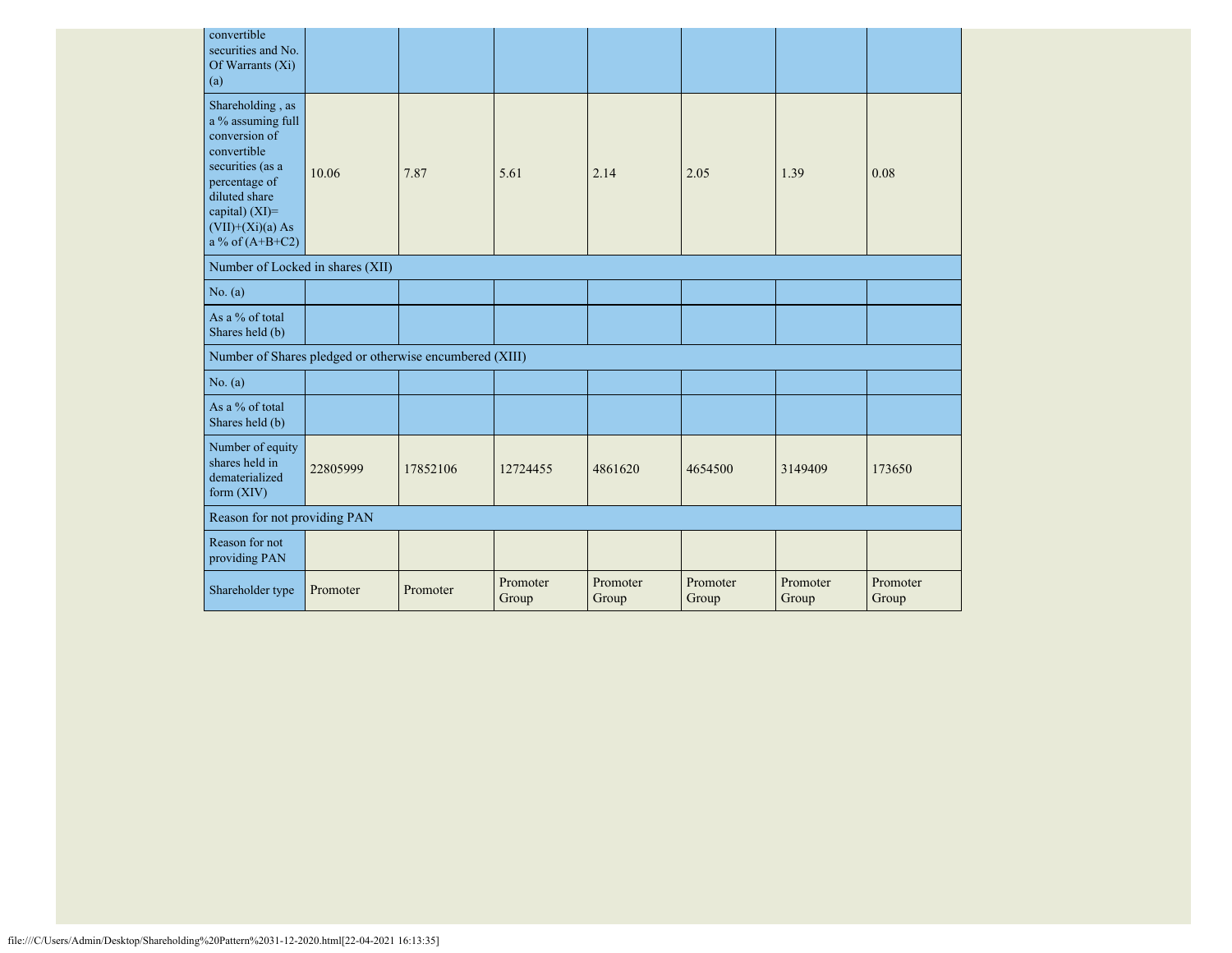|                                                                                                                      | <b>Individuals/Hindu undivided Family</b>                     |                  |                       |  |  |  |  |  |  |  |
|----------------------------------------------------------------------------------------------------------------------|---------------------------------------------------------------|------------------|-----------------------|--|--|--|--|--|--|--|
| Searial No.                                                                                                          | $\,8\,$                                                       | $\boldsymbol{9}$ |                       |  |  |  |  |  |  |  |
| Name of the<br>Shareholders (I)                                                                                      | Rameshkumar Radhakishan More                                  | Vinod R Haritwal | Click here to go back |  |  |  |  |  |  |  |
| PAN(II)                                                                                                              | AADPM7235N                                                    | AAAPH0577K       | Total                 |  |  |  |  |  |  |  |
| No. of fully paid<br>up equity shares<br>held (IV)                                                                   | 21600                                                         | 25000            | 66268339              |  |  |  |  |  |  |  |
| No. Of Partly paid-<br>up equity shares<br>held (V)                                                                  |                                                               |                  |                       |  |  |  |  |  |  |  |
| No. Of shares<br>underlying<br>Depository<br>Receipts (VI)                                                           |                                                               |                  |                       |  |  |  |  |  |  |  |
| Total nos. shares<br>held $(VII) = (IV) +$<br>$(V)$ + $(VI)$                                                         | 21600                                                         | 25000            | 66268339              |  |  |  |  |  |  |  |
| Shareholding as a<br>% of total no. of<br>shares (calculated<br>as per SCRR,<br>1957) (VIII) As a<br>% of $(A+B+C2)$ | 0.01                                                          | 0.01             | 29.23                 |  |  |  |  |  |  |  |
|                                                                                                                      | Number of Voting Rights held in each class of securities (IX) |                  |                       |  |  |  |  |  |  |  |
| Class eg:X                                                                                                           | 21600                                                         | 25000            | 66268339              |  |  |  |  |  |  |  |
| Class eg:y                                                                                                           |                                                               |                  |                       |  |  |  |  |  |  |  |
| Total                                                                                                                | 21600                                                         | 25000            | 66268339              |  |  |  |  |  |  |  |
| Total as a % of<br><b>Total Voting rights</b>                                                                        | 0.01                                                          | 0.01             | 29.23                 |  |  |  |  |  |  |  |
| No. Of Shares<br>Underlying<br>Outstanding<br>convertible<br>securities $(X)$                                        |                                                               |                  |                       |  |  |  |  |  |  |  |
| No. of Shares<br>Underlying<br>Outstanding<br>Warrants (Xi)                                                          |                                                               |                  |                       |  |  |  |  |  |  |  |
| No. Of Shares<br>Underlying<br>Outstanding<br>convertible<br>securities and No.<br>Of Warrants (Xi)                  |                                                               |                  |                       |  |  |  |  |  |  |  |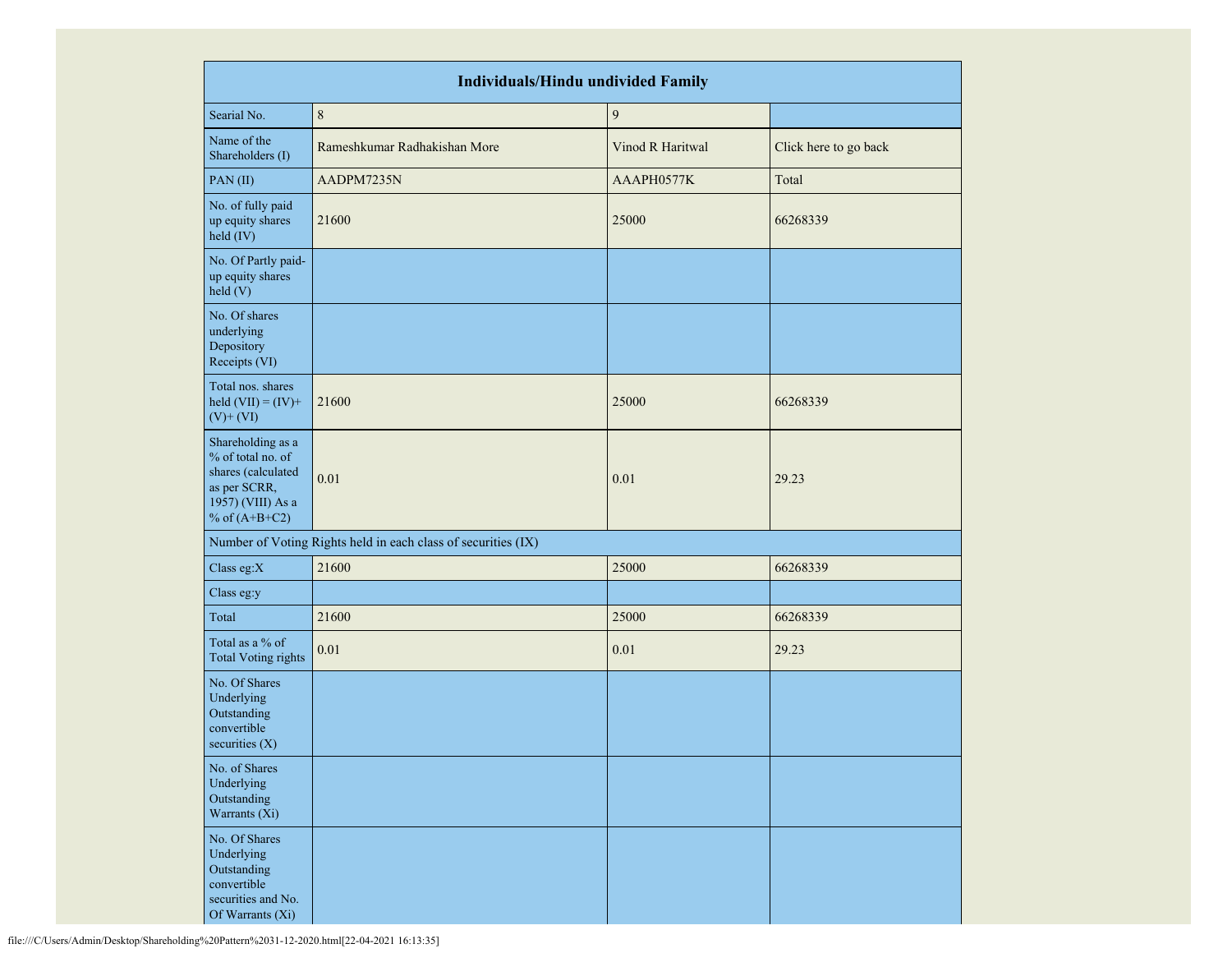| (a)                                                                                                                                                                                      |                                                         |                |          |  |  |
|------------------------------------------------------------------------------------------------------------------------------------------------------------------------------------------|---------------------------------------------------------|----------------|----------|--|--|
| Shareholding, as a<br>% assuming full<br>conversion of<br>convertible<br>securities (as a<br>percentage of<br>diluted share<br>capital) (XI)=<br>$(VII)+(Xi)(a)$ As a<br>% of $(A+B+C2)$ | 0.01                                                    | 0.01           | 29.23    |  |  |
| Number of Locked in shares (XII)                                                                                                                                                         |                                                         |                |          |  |  |
| No. (a)                                                                                                                                                                                  |                                                         |                |          |  |  |
| As a % of total<br>Shares held (b)                                                                                                                                                       |                                                         |                |          |  |  |
|                                                                                                                                                                                          | Number of Shares pledged or otherwise encumbered (XIII) |                |          |  |  |
| No. (a)                                                                                                                                                                                  |                                                         |                |          |  |  |
| As a % of total<br>Shares held (b)                                                                                                                                                       |                                                         |                |          |  |  |
| Number of equity<br>shares held in<br>dematerialized<br>form $(XIV)$                                                                                                                     | 21600                                                   | 25000          | 66268339 |  |  |
| Reason for not providing PAN                                                                                                                                                             |                                                         |                |          |  |  |
| Reason for not<br>providing PAN                                                                                                                                                          |                                                         |                |          |  |  |
| Shareholder type                                                                                                                                                                         | Promoter Group                                          | Promoter Group |          |  |  |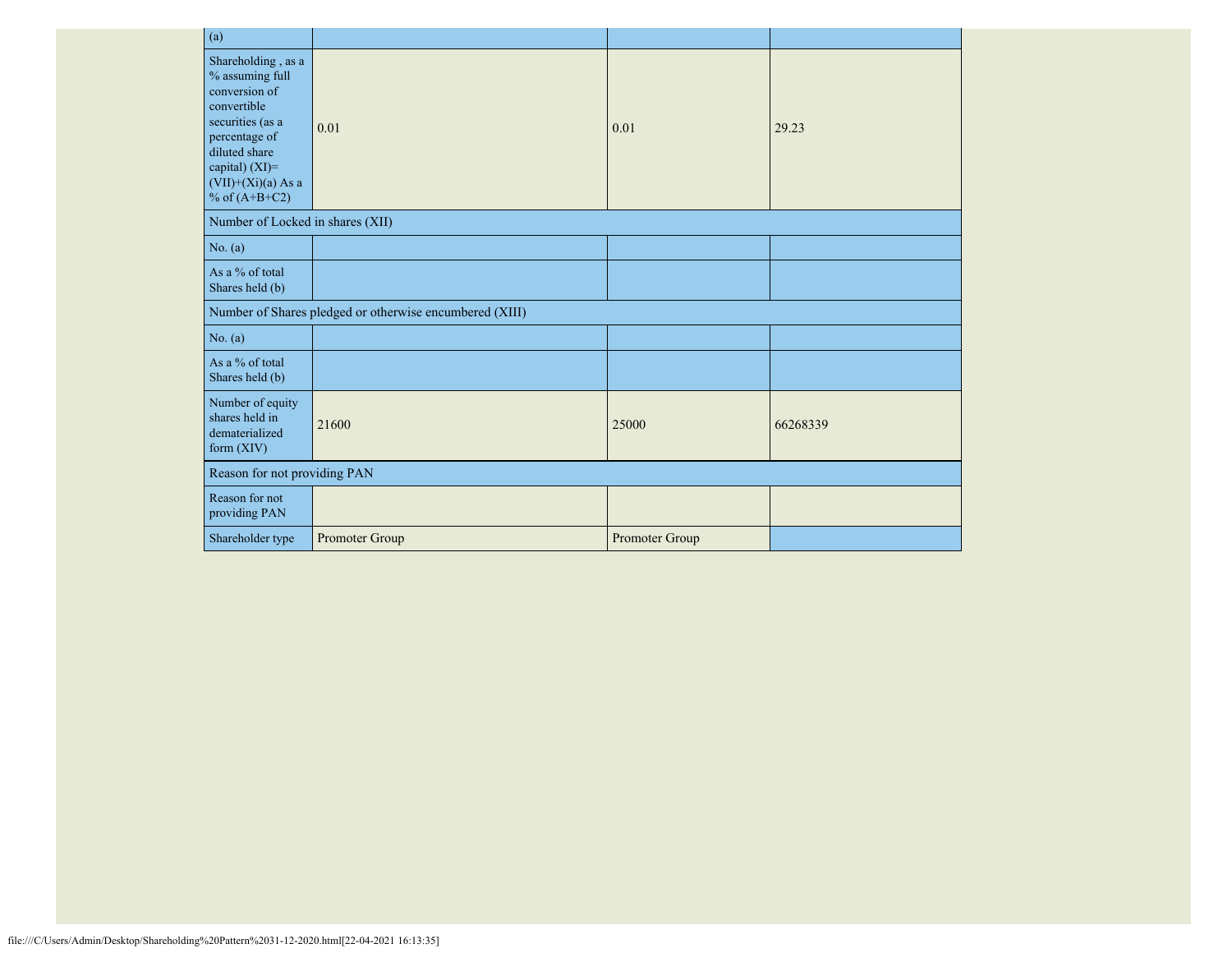|                                                                                                                      | <b>Any Other (specify)</b>                                 |                      |                                                          |                     |                                                          |                            |                                         |  |  |  |  |  |  |  |
|----------------------------------------------------------------------------------------------------------------------|------------------------------------------------------------|----------------------|----------------------------------------------------------|---------------------|----------------------------------------------------------|----------------------------|-----------------------------------------|--|--|--|--|--|--|--|
| Searial No.                                                                                                          | $\mathbf{1}$                                               | $\overline{c}$       | $\mathfrak{Z}$                                           | $\overline{4}$      | 5                                                        | 6                          | $\boldsymbol{7}$                        |  |  |  |  |  |  |  |
| Category                                                                                                             | Person Acting<br>Person Acting<br>in Concert<br>in Concert |                      | <b>Bodies</b><br><b>Bodies</b><br>Corporate<br>Corporate |                     | <b>Bodies</b><br><b>Bodies</b><br>Corporate<br>Corporate |                            | <b>Bodies</b><br>Corporate              |  |  |  |  |  |  |  |
| Name of the<br>Shareholders (I)                                                                                      | Shivani<br>Rajgarhia                                       | Manisha<br>Dujodwala | Poona Bottling<br>Company<br>Private Limited             | Ridhi Sidhi<br>Ltd. | Growel<br>Projects Llp                                   | Radhakishan<br>Nandlal Llp | <b>Bubna More</b><br>And Company<br>Llp |  |  |  |  |  |  |  |
| PAN(II)                                                                                                              | AADPR1328M                                                 | AABPD3368F           | AABCP0317K                                               | AAACR3412N          | AAQFG4670A                                               | AASFR8892B                 | AAPFB4397Q                              |  |  |  |  |  |  |  |
| No. of the<br>Shareholders (I)                                                                                       | $\mathbf{1}$                                               | $\mathbf{1}$         | $\mathbf{1}$                                             | $\mathbf{1}$        | $\mathbf{1}$                                             | 1                          | 1                                       |  |  |  |  |  |  |  |
| No. of fully paid<br>up equity shares<br>held (IV)                                                                   | 720500                                                     | 482500               | 42886151                                                 | 32359000            | 12558000                                                 | 1088120                    | 180000                                  |  |  |  |  |  |  |  |
| No. Of Partly paid-<br>up equity shares<br>held(V)                                                                   | 482500<br>720500<br>0.32<br>0.21                           |                      |                                                          |                     |                                                          |                            |                                         |  |  |  |  |  |  |  |
| No. Of shares<br>underlying<br>Depository<br>Receipts (VI)                                                           |                                                            |                      |                                                          |                     |                                                          |                            |                                         |  |  |  |  |  |  |  |
| Total nos. shares<br>held $(VII) = (IV) +$<br>$(V)$ + $(VI)$                                                         |                                                            |                      | 42886151                                                 | 32359000            | 12558000                                                 | 1088120                    | 180000                                  |  |  |  |  |  |  |  |
| Shareholding as a<br>% of total no. of<br>shares (calculated<br>as per SCRR,<br>1957) (VIII) As a<br>% of $(A+B+C2)$ |                                                            |                      | 18.92                                                    | 14.27               | 5.54                                                     | 0.48                       | 0.08                                    |  |  |  |  |  |  |  |
| Number of Voting Rights held in each class of securities (IX)                                                        |                                                            |                      |                                                          |                     |                                                          |                            |                                         |  |  |  |  |  |  |  |
| Class eg: X                                                                                                          | 720500                                                     | 482500               | 42886151                                                 | 32359000            | 12558000                                                 | 1088120                    | 180000                                  |  |  |  |  |  |  |  |
| Class eg:y                                                                                                           |                                                            |                      |                                                          |                     |                                                          |                            |                                         |  |  |  |  |  |  |  |
| Total                                                                                                                | 720500                                                     | 482500               | 42886151                                                 | 32359000            | 12558000                                                 | 1088120                    | 180000                                  |  |  |  |  |  |  |  |
| Total as a % of<br><b>Total Voting rights</b>                                                                        | 0.32                                                       | 0.21                 | 18.92                                                    | 14.27               | 5.54                                                     | 0.48                       | $0.08\,$                                |  |  |  |  |  |  |  |
| No. Of Shares<br>Underlying<br>Outstanding<br>convertible<br>securities $(X)$                                        |                                                            |                      |                                                          |                     |                                                          |                            |                                         |  |  |  |  |  |  |  |
| No. of Shares<br>Underlying<br>Outstanding                                                                           |                                                            |                      |                                                          |                     |                                                          |                            |                                         |  |  |  |  |  |  |  |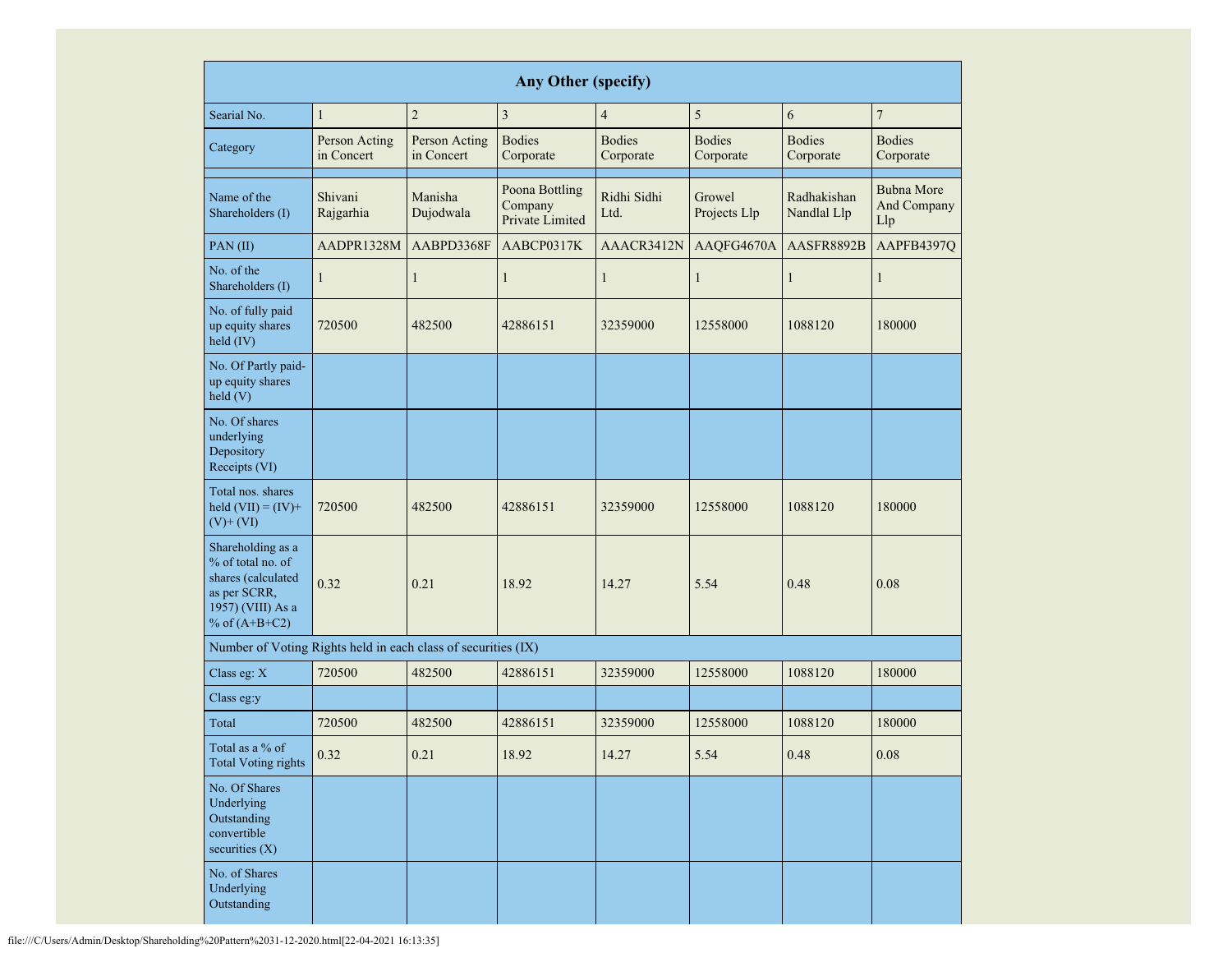| Warrants (Xi)                                                                                                                                                                      |                   |                   |                |                   |                   |                   |                   |
|------------------------------------------------------------------------------------------------------------------------------------------------------------------------------------|-------------------|-------------------|----------------|-------------------|-------------------|-------------------|-------------------|
| No. Of Shares<br>Underlying<br>Outstanding<br>convertible<br>securities and No.<br>Of Warrants (Xi)<br>(a)                                                                         |                   |                   |                |                   |                   |                   |                   |
| Shareholding, as a<br>% assuming full<br>conversion of<br>convertible<br>securities (as a<br>percentage of<br>diluted share<br>capital) (XI)=<br>(VII)+(X) As a %<br>of $(A+B+C2)$ | 0.32              | 0.21              | 18.92          | 14.27             | 5.54              | 0.48              | 0.08              |
| Number of Locked in shares (XII)                                                                                                                                                   |                   |                   |                |                   |                   |                   |                   |
| No. (a)                                                                                                                                                                            |                   |                   |                |                   |                   |                   |                   |
| As a % of total<br>Shares held (b)                                                                                                                                                 |                   |                   |                |                   |                   |                   |                   |
| Number of Shares pledged or otherwise encumbered (XIII)                                                                                                                            |                   |                   |                |                   |                   |                   |                   |
| No. $(a)$                                                                                                                                                                          |                   |                   |                |                   |                   |                   |                   |
| As a % of total<br>Shares held (b)                                                                                                                                                 |                   |                   |                |                   |                   |                   |                   |
| Number of equity<br>shares held in<br>dematerialized<br>form $(XIV)$                                                                                                               | 720500            | 482500            | 42886151       | 32359000          | 12558000          | 1088120           | 180000            |
| Reason for not providing PAN                                                                                                                                                       |                   |                   |                |                   |                   |                   |                   |
| Reason for not<br>providing PAN                                                                                                                                                    |                   |                   |                |                   |                   |                   |                   |
| Shareholder type                                                                                                                                                                   | Promoter<br>Group | Promoter<br>Group | Promoter Group | Promoter<br>Group | Promoter<br>Group | Promoter<br>Group | Promoter<br>Group |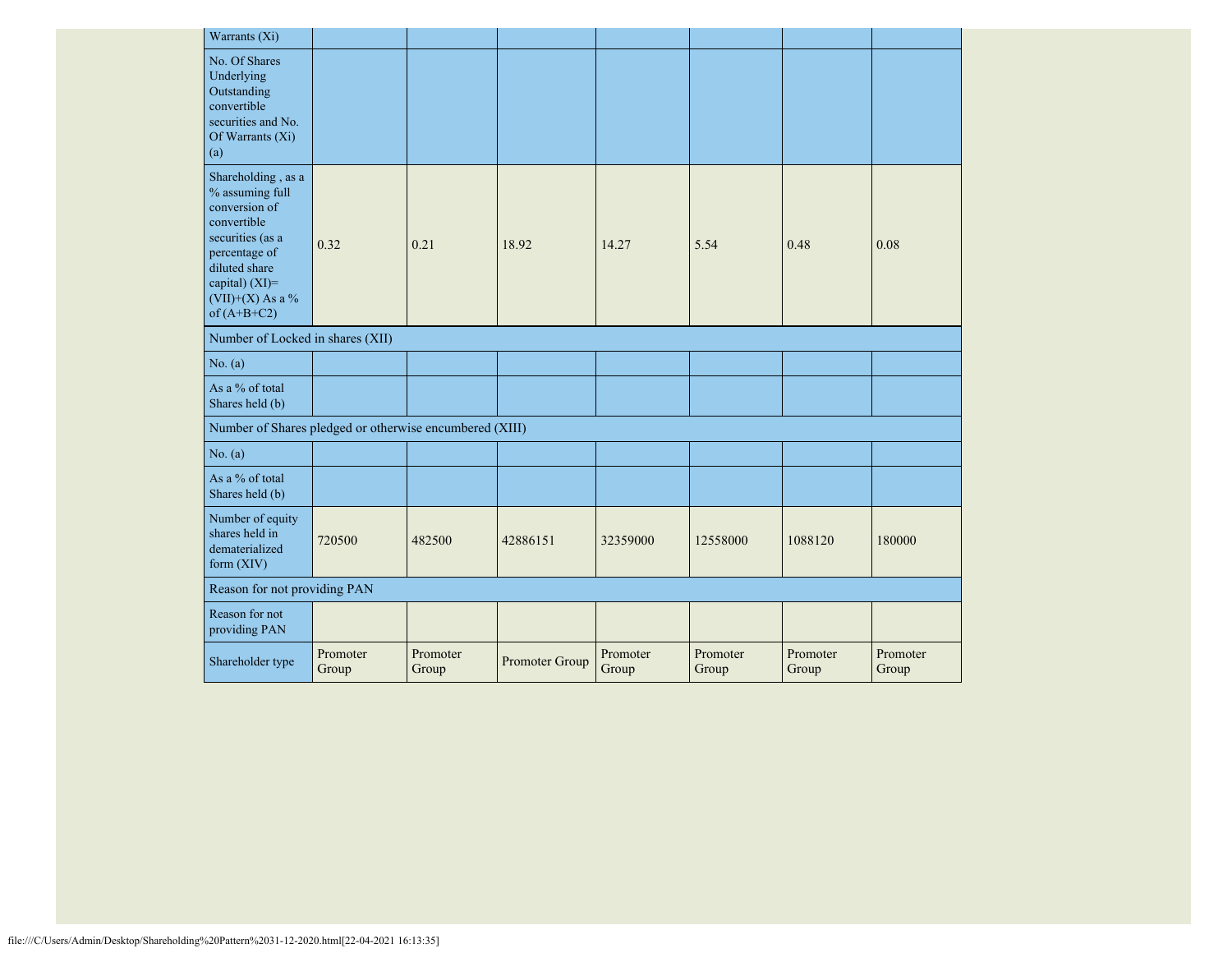|                                                                                                                      | Any Other (specify)                                           |                       |  |  |  |  |  |  |  |  |  |
|----------------------------------------------------------------------------------------------------------------------|---------------------------------------------------------------|-----------------------|--|--|--|--|--|--|--|--|--|
| Searial No.                                                                                                          | $\,8\,$                                                       |                       |  |  |  |  |  |  |  |  |  |
| Category                                                                                                             | <b>Bodies Corporate</b>                                       | Click here to go back |  |  |  |  |  |  |  |  |  |
| Name of the<br>Shareholders (I)                                                                                      | Waluj Beverages Llp                                           |                       |  |  |  |  |  |  |  |  |  |
| PAN(II)                                                                                                              | AACFW2555L                                                    | Total                 |  |  |  |  |  |  |  |  |  |
| No. of the<br>Shareholders (I)                                                                                       | $\mathbf{0}$                                                  | $\tau$                |  |  |  |  |  |  |  |  |  |
| No. of fully paid<br>up equity shares<br>held (IV)                                                                   | $\boldsymbol{0}$                                              | 90274271              |  |  |  |  |  |  |  |  |  |
| No. Of Partly paid-<br>up equity shares<br>held (V)                                                                  |                                                               |                       |  |  |  |  |  |  |  |  |  |
| No. Of shares<br>underlying<br>Depository<br>Receipts (VI)                                                           |                                                               |                       |  |  |  |  |  |  |  |  |  |
| Total nos. shares<br>held $(VII) = (IV) +$<br>$(V)$ + $(VI)$                                                         | $\boldsymbol{0}$                                              | 90274271              |  |  |  |  |  |  |  |  |  |
| Shareholding as a<br>% of total no. of<br>shares (calculated<br>as per SCRR,<br>1957) (VIII) As a<br>% of $(A+B+C2)$ | $\mathbf{0}$                                                  | 39.82                 |  |  |  |  |  |  |  |  |  |
|                                                                                                                      | Number of Voting Rights held in each class of securities (IX) |                       |  |  |  |  |  |  |  |  |  |
| Class eg: X                                                                                                          | $\boldsymbol{0}$                                              | 90274271              |  |  |  |  |  |  |  |  |  |
| Class eg:y                                                                                                           |                                                               |                       |  |  |  |  |  |  |  |  |  |
| Total                                                                                                                | $\boldsymbol{0}$                                              | 90274271              |  |  |  |  |  |  |  |  |  |
| Total as a % of<br><b>Total Voting rights</b>                                                                        | $\boldsymbol{0}$                                              | 39.82                 |  |  |  |  |  |  |  |  |  |
| No. Of Shares<br>Underlying<br>Outstanding<br>convertible<br>securities $(X)$                                        |                                                               |                       |  |  |  |  |  |  |  |  |  |
| No. of Shares<br>Underlying<br>Outstanding<br>Warrants (Xi)                                                          |                                                               |                       |  |  |  |  |  |  |  |  |  |
| No. Of Shares                                                                                                        |                                                               |                       |  |  |  |  |  |  |  |  |  |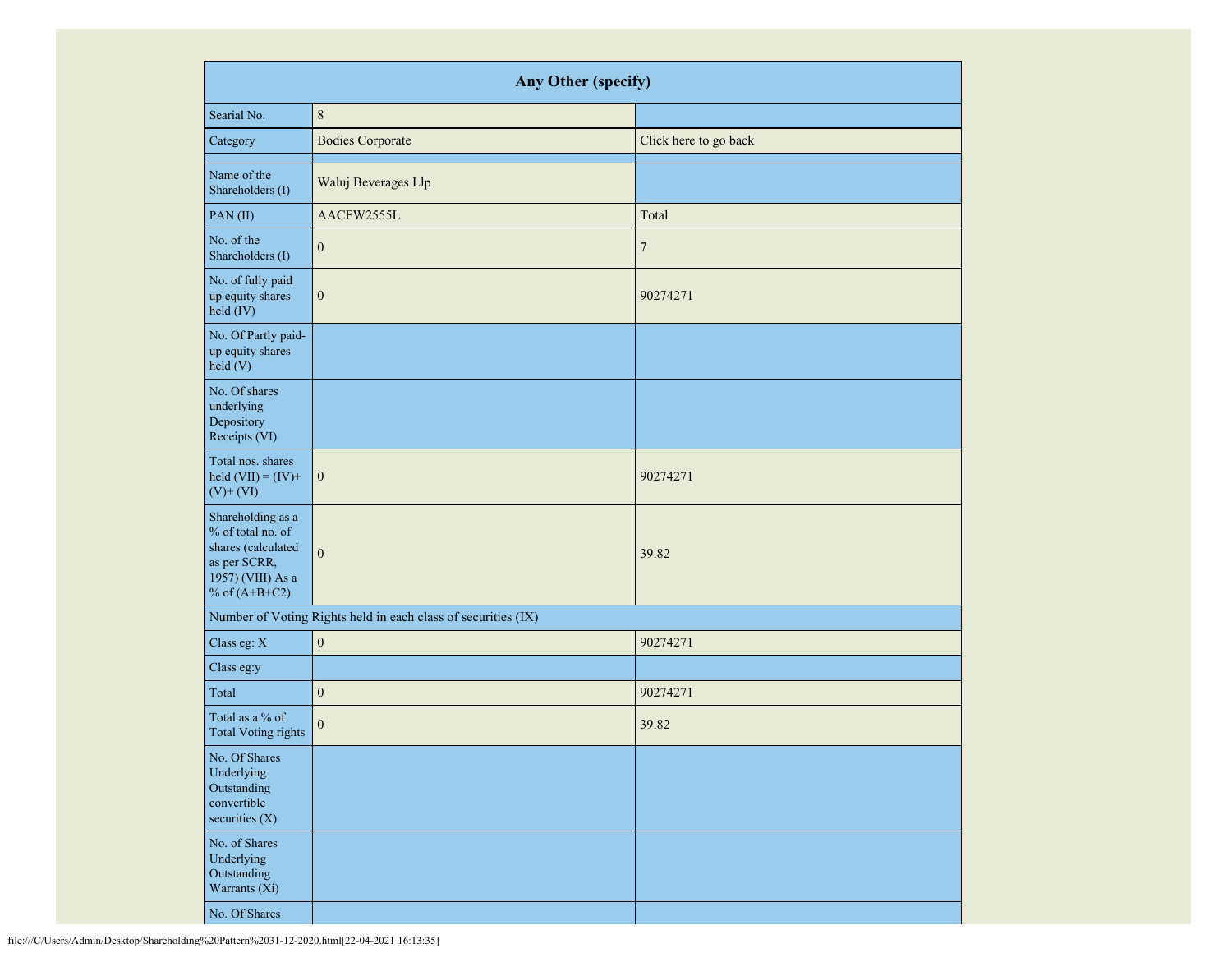| Underlying<br>Outstanding<br>convertible<br>securities and No.<br>Of Warrants (Xi)<br>(a)                                                                                            |                                                         |          |
|--------------------------------------------------------------------------------------------------------------------------------------------------------------------------------------|---------------------------------------------------------|----------|
| Shareholding, as a<br>% assuming full<br>conversion of<br>convertible<br>securities (as a<br>percentage of<br>diluted share<br>capital) (XI)=<br>$(VII)+(X)$ As a %<br>of $(A+B+C2)$ | $\mathbf{0}$                                            | 39.82    |
| Number of Locked in shares (XII)                                                                                                                                                     |                                                         |          |
| No. (a)                                                                                                                                                                              |                                                         |          |
| As a % of total<br>Shares held (b)                                                                                                                                                   |                                                         |          |
|                                                                                                                                                                                      | Number of Shares pledged or otherwise encumbered (XIII) |          |
| No. (a)                                                                                                                                                                              |                                                         |          |
| As a % of total<br>Shares held (b)                                                                                                                                                   |                                                         |          |
| Number of equity<br>shares held in<br>dematerialized<br>form (XIV)                                                                                                                   | $\boldsymbol{0}$                                        | 90274271 |
| Reason for not providing PAN                                                                                                                                                         |                                                         |          |
| Reason for not<br>providing PAN                                                                                                                                                      |                                                         |          |
| Shareholder type                                                                                                                                                                     | Promoter Group                                          |          |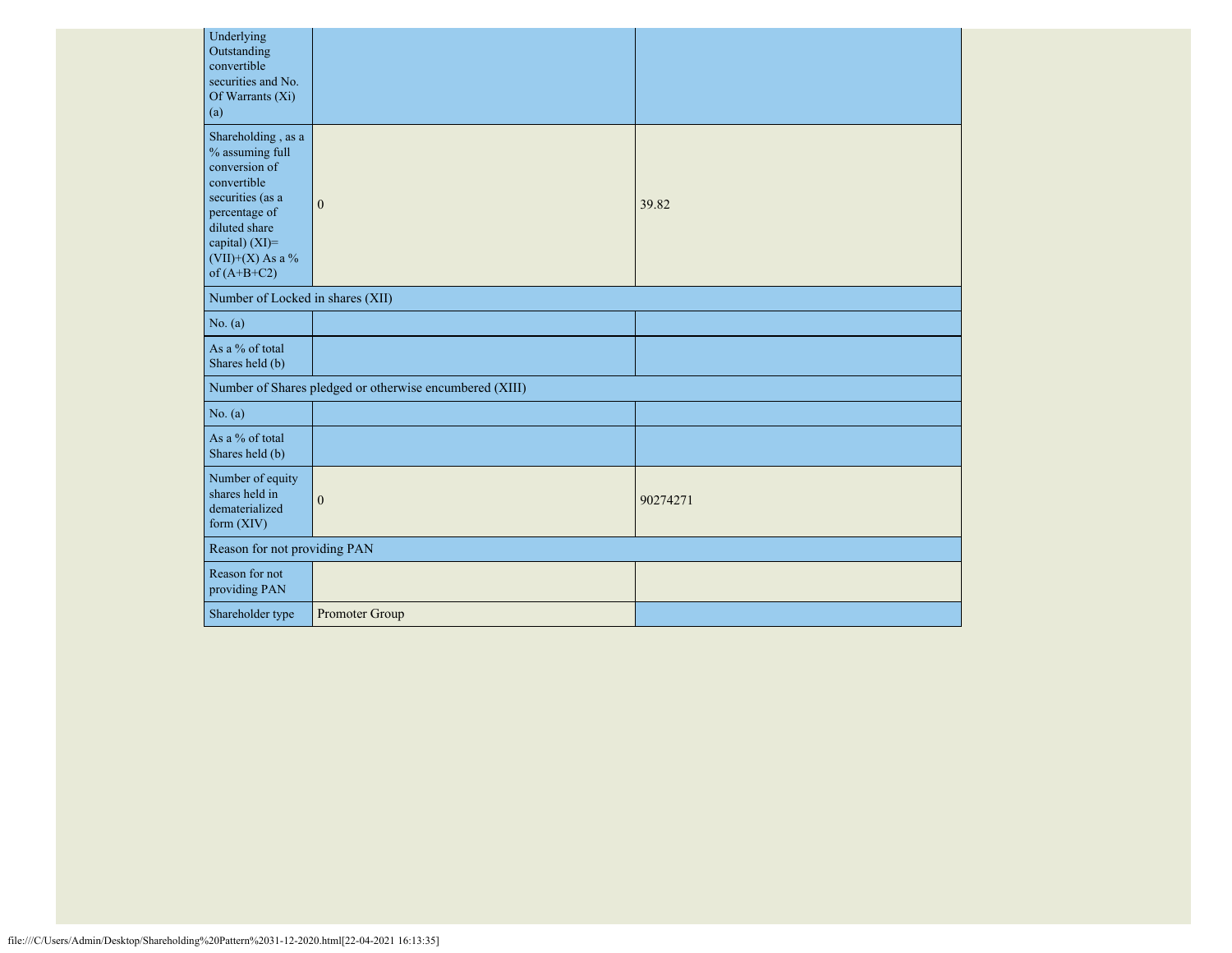|                                                                                                                      | Any Other (specify) |                |            |                    |                              |                                     |                                                |  |  |  |  |  |  |  |
|----------------------------------------------------------------------------------------------------------------------|---------------------|----------------|------------|--------------------|------------------------------|-------------------------------------|------------------------------------------------|--|--|--|--|--|--|--|
| Searial No.                                                                                                          | $\mathbf{1}$        | $\overline{2}$ | 3          | $\overline{4}$     | 5                            | 6                                   | $\overline{7}$                                 |  |  |  |  |  |  |  |
| Category                                                                                                             | <b>IEPF</b>         | <b>Trusts</b>  | <b>HUF</b> | Others             | Non-Resident<br>Indian (NRI) | Director or Director's<br>Relatives | Foreign Portfolio Investor<br>(Category - III) |  |  |  |  |  |  |  |
| Category / More<br>than 1 percentage                                                                                 | Category            | Category       | Category   | Category           | Category                     | Category                            | Category                                       |  |  |  |  |  |  |  |
| Name of the<br>Shareholders (I)                                                                                      |                     |                |            | Foreign<br>Company |                              |                                     |                                                |  |  |  |  |  |  |  |
| PAN(II)                                                                                                              |                     |                |            |                    |                              |                                     |                                                |  |  |  |  |  |  |  |
| No. of the<br>Shareholders (I)                                                                                       | 1                   | $\overline{2}$ | 764        | $\mathbf{1}$       | 650                          | $\overline{4}$                      | $\overline{2}$                                 |  |  |  |  |  |  |  |
| No. of fully paid<br>up equity shares<br>held (IV)                                                                   | 2072693             | 12616          | 1875988    | 8750               | 3740600                      | 1746065                             | 10700                                          |  |  |  |  |  |  |  |
| No. Of Partly paid-<br>up equity shares<br>held(V)                                                                   |                     |                |            |                    |                              |                                     |                                                |  |  |  |  |  |  |  |
| No. Of shares<br>underlying<br>Depository<br>Receipts (VI)                                                           |                     |                |            |                    |                              |                                     |                                                |  |  |  |  |  |  |  |
| Total nos. shares<br>held $(VII) = (IV) +$<br>$(V)$ + $(VI)$                                                         | 2072693             | 12616          | 1875988    | 8750               | 3740600                      | 1746065                             | 10700                                          |  |  |  |  |  |  |  |
| Shareholding as a<br>% of total no. of<br>shares (calculated<br>as per SCRR,<br>1957) (VIII) As a<br>% of $(A+B+C2)$ | 0.91                | 0.01           | 0.83       | $\boldsymbol{0}$   | 1.65                         | 0.77                                | $\overline{0}$                                 |  |  |  |  |  |  |  |
| Number of Voting Rights held in each class of securities (IX)                                                        |                     |                |            |                    |                              |                                     |                                                |  |  |  |  |  |  |  |
| Class eg: X                                                                                                          | 2072693             | 12616          | 1875988    | 8750               | 3740600                      | 1746065                             | 10700                                          |  |  |  |  |  |  |  |
| Class eg:y                                                                                                           |                     |                |            |                    |                              |                                     |                                                |  |  |  |  |  |  |  |
| Total                                                                                                                | 2072693             | 12616          | 1875988    | 8750               | 3740600                      | 1746065                             | 10700                                          |  |  |  |  |  |  |  |
| Total as a % of<br><b>Total Voting rights</b>                                                                        | 0.91                | $0.01\,$       | 0.83       | $\boldsymbol{0}$   | 1.65                         | 0.77                                | $\boldsymbol{0}$                               |  |  |  |  |  |  |  |
| No. Of Shares<br>Underlying<br>Outstanding<br>convertible<br>securities (X)                                          |                     |                |            |                    |                              |                                     |                                                |  |  |  |  |  |  |  |
| No. of Shares<br>Underlying                                                                                          |                     |                |            |                    |                              |                                     |                                                |  |  |  |  |  |  |  |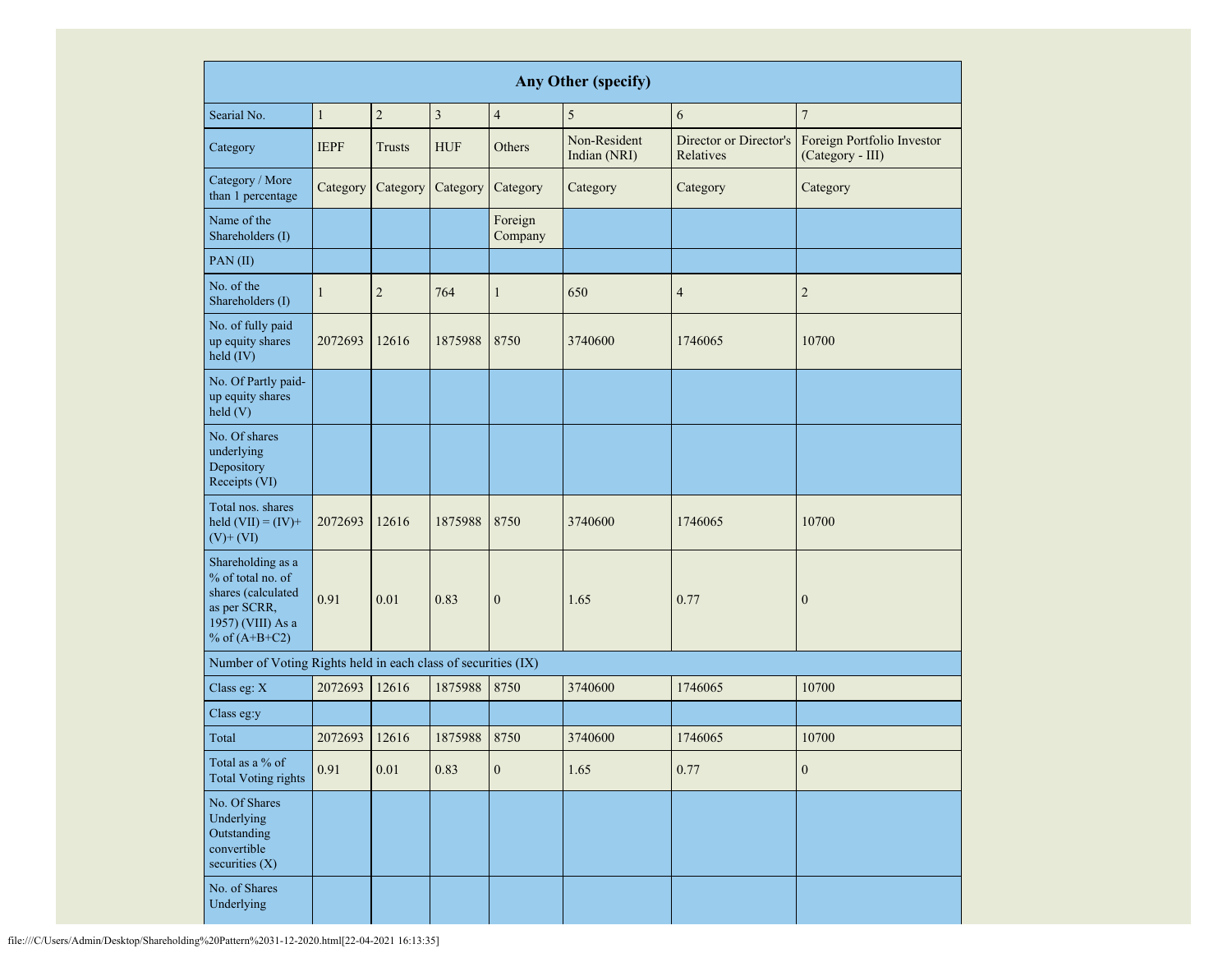| Outstanding<br>Warrants (Xi)                                                                                                                                                            |         |       |           |              |         |         |                |
|-----------------------------------------------------------------------------------------------------------------------------------------------------------------------------------------|---------|-------|-----------|--------------|---------|---------|----------------|
| No. Of Shares<br>Underlying<br>Outstanding<br>convertible<br>securities and No.<br>Of Warrants (Xi)<br>(a)                                                                              |         |       |           |              |         |         |                |
| Shareholding, as a<br>$\%$ assuming full<br>conversion of<br>convertible<br>securities (as a<br>percentage of<br>diluted share<br>capital) (XI)=<br>$(VII)+(X)$ As a %<br>of $(A+B+C2)$ | 0.91    | 0.01  | 0.83      | $\mathbf{0}$ | 1.65    | 0.77    | $\overline{0}$ |
| Number of Locked in shares (XII)                                                                                                                                                        |         |       |           |              |         |         |                |
| No. (a)                                                                                                                                                                                 |         |       |           |              |         |         |                |
| As a % of total<br>Shares held (b)                                                                                                                                                      |         |       |           |              |         |         |                |
| Number of equity<br>shares held in<br>dematerialized<br>form $(XIV)$                                                                                                                    | 2072693 | 12616 | 1875988 0 |              | 3740600 | 1746065 | 10700          |
| Reason for not providing PAN                                                                                                                                                            |         |       |           |              |         |         |                |
| Reason for not<br>providing PAN                                                                                                                                                         |         |       |           |              |         |         |                |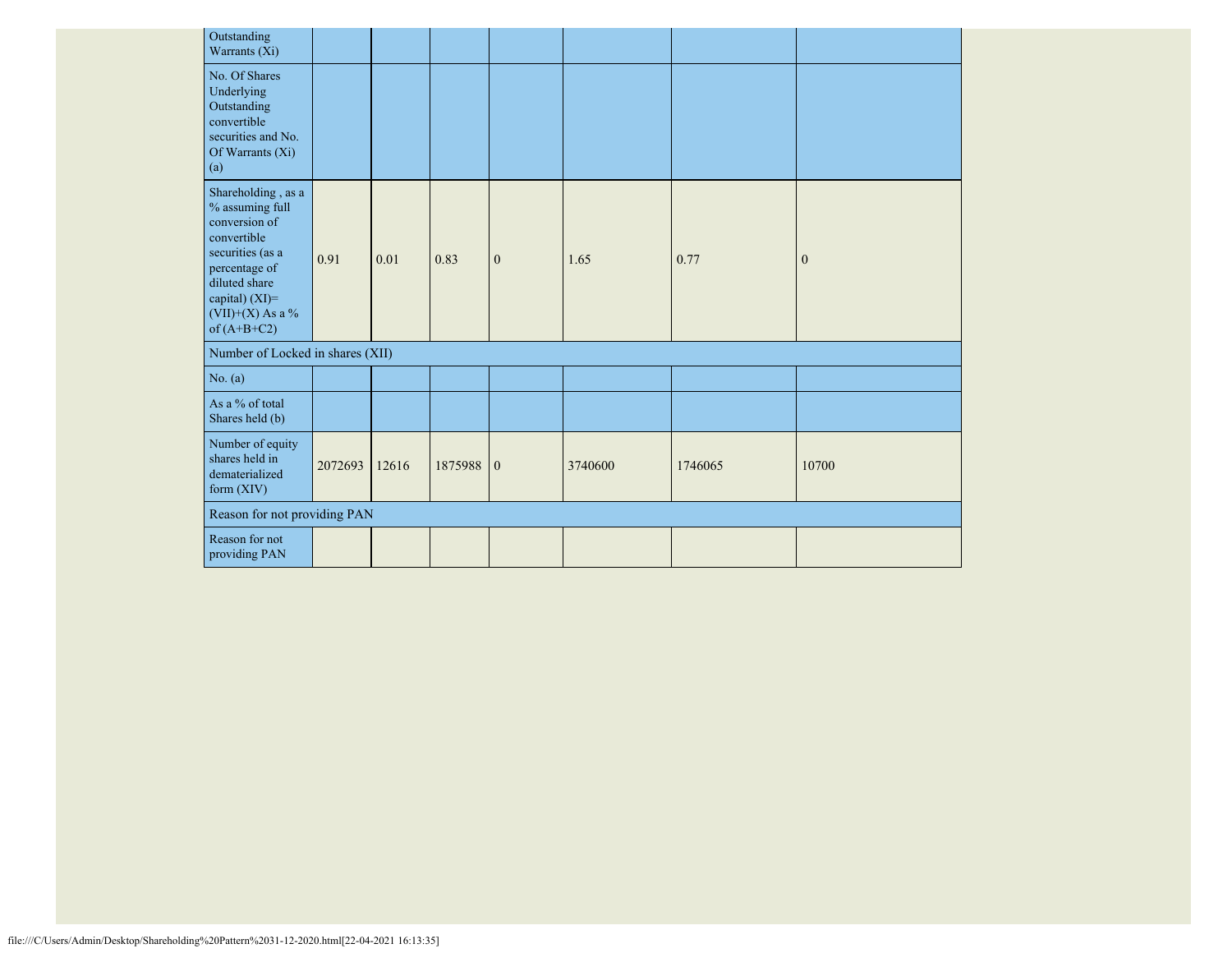| <b>Any Other (specify)</b>                                                                                                           |                                                               |                         |                                               |                       |  |  |  |  |  |  |  |  |
|--------------------------------------------------------------------------------------------------------------------------------------|---------------------------------------------------------------|-------------------------|-----------------------------------------------|-----------------------|--|--|--|--|--|--|--|--|
| Searial No.                                                                                                                          | $\,$ 8 $\,$                                                   | 9                       | 10                                            |                       |  |  |  |  |  |  |  |  |
| Category                                                                                                                             | <b>Clearing Members</b>                                       | <b>Bodies Corporate</b> | <b>Bodies Corporate</b>                       |                       |  |  |  |  |  |  |  |  |
| Category / More<br>than 1 percentage                                                                                                 | Category                                                      | Category                | More than 1 percentage of shareholding        |                       |  |  |  |  |  |  |  |  |
| Name of the<br>Shareholders (I)                                                                                                      |                                                               |                         | Integrated Investment Management Services Llp | Click here to go back |  |  |  |  |  |  |  |  |
| PAN $(II)$                                                                                                                           |                                                               |                         | AAFFI3857E                                    | Total                 |  |  |  |  |  |  |  |  |
| No. of the<br>Shareholders (I)                                                                                                       | 114                                                           | 191                     | $\mathbf{1}$                                  | 1729                  |  |  |  |  |  |  |  |  |
| No. of fully paid<br>up equity shares<br>held (IV)                                                                                   | 849883<br>8192043                                             |                         | 2475000                                       | 18509338              |  |  |  |  |  |  |  |  |
| No. Of Partly paid-<br>up equity shares<br>held(V)                                                                                   |                                                               |                         |                                               |                       |  |  |  |  |  |  |  |  |
| No. Of shares<br>underlying<br>Depository<br>Receipts (VI)                                                                           |                                                               |                         |                                               |                       |  |  |  |  |  |  |  |  |
| Total nos. shares<br>held $(VII) = (IV) +$<br>$(V)$ + $(VI)$                                                                         | 849883<br>8192043                                             |                         | 2475000                                       | 18509338              |  |  |  |  |  |  |  |  |
| Shareholding as a<br>% of total no. of<br>shares (calculated<br>0.37<br>3.61<br>as per SCRR,<br>1957) (VIII) As a<br>% of $(A+B+C2)$ |                                                               |                         | 1.09                                          | 8.15                  |  |  |  |  |  |  |  |  |
|                                                                                                                                      | Number of Voting Rights held in each class of securities (IX) |                         |                                               |                       |  |  |  |  |  |  |  |  |
| Class eg: X                                                                                                                          | 849883                                                        | 8192043                 | 2475000                                       | 18509338              |  |  |  |  |  |  |  |  |
| Class eg:y                                                                                                                           |                                                               |                         |                                               |                       |  |  |  |  |  |  |  |  |
| Total                                                                                                                                | 849883                                                        | 8192043                 | 2475000                                       | 18509338              |  |  |  |  |  |  |  |  |
| Total as a % of<br><b>Total Voting rights</b>                                                                                        | 0.37                                                          | 3.61                    | 1.09                                          | $8.15\,$              |  |  |  |  |  |  |  |  |
| No. Of Shares<br>Underlying<br>Outstanding<br>convertible<br>securities (X)                                                          |                                                               |                         |                                               |                       |  |  |  |  |  |  |  |  |
| No. of Shares<br>Underlying<br>Outstanding                                                                                           |                                                               |                         |                                               |                       |  |  |  |  |  |  |  |  |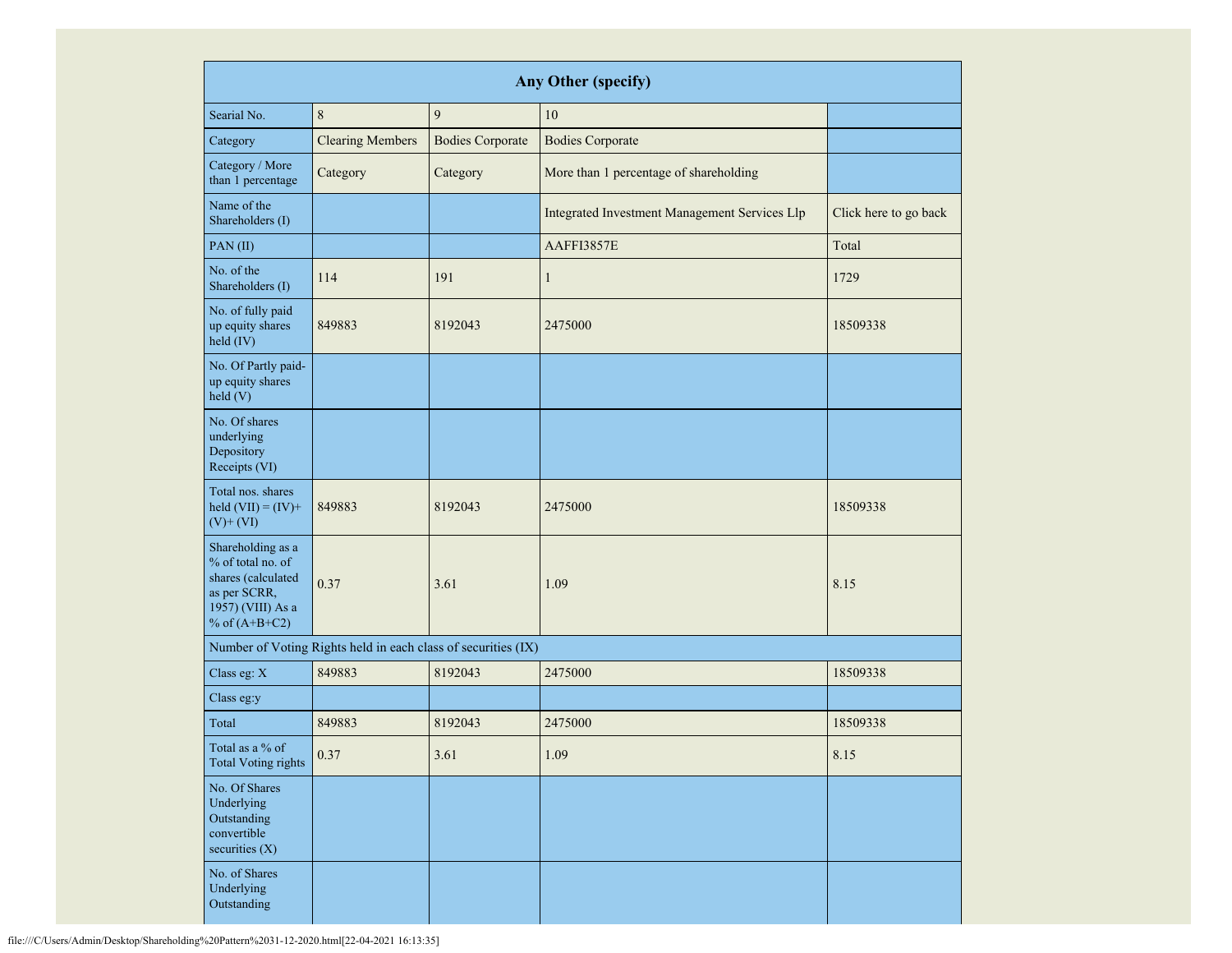|                              | Warrants (Xi)                                                                                                                                                                              |        |         |         |          |
|------------------------------|--------------------------------------------------------------------------------------------------------------------------------------------------------------------------------------------|--------|---------|---------|----------|
|                              | No. Of Shares<br>Underlying<br>Outstanding<br>convertible<br>securities and No.<br>Of Warrants (Xi)<br>(a)                                                                                 |        |         |         |          |
|                              | Shareholding, as a<br>$\%$ assuming full<br>conversion of<br>convertible<br>securities (as a<br>percentage of<br>diluted share<br>capital) $(XI)=$<br>(VII)+(X) As a $\%$<br>of $(A+B+C2)$ | 0.37   | 3.61    | 1.09    | 8.15     |
|                              | Number of Locked in shares (XII)                                                                                                                                                           |        |         |         |          |
|                              | No. (a)                                                                                                                                                                                    |        |         |         |          |
|                              | As a % of total<br>Shares held (b)                                                                                                                                                         |        |         |         |          |
|                              | Number of equity<br>shares held in<br>dematerialized<br>form (XIV)                                                                                                                         | 849883 | 8187173 | 2475000 | 18495718 |
| Reason for not providing PAN |                                                                                                                                                                                            |        |         |         |          |
|                              | Reason for not<br>providing PAN                                                                                                                                                            |        |         |         |          |